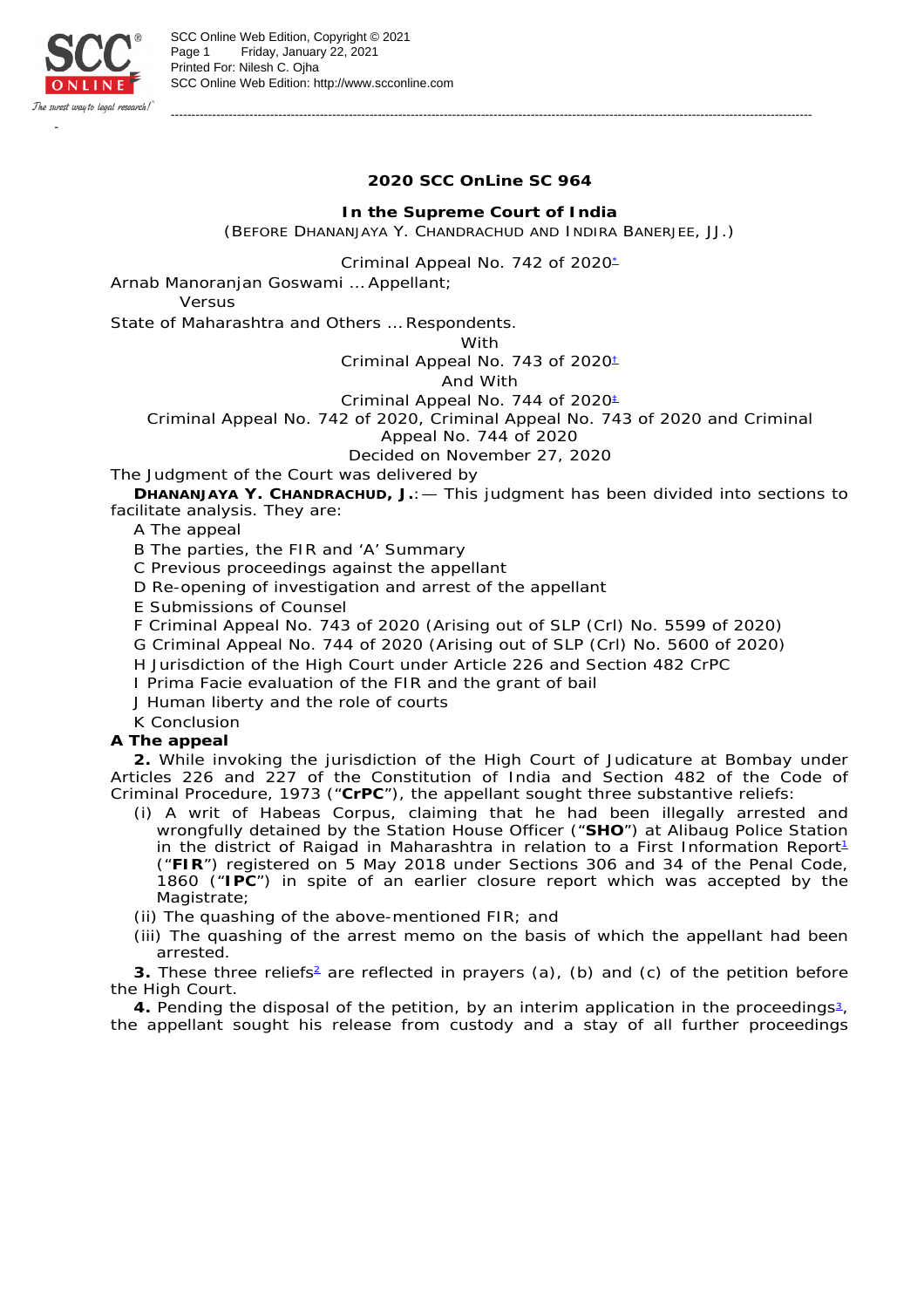

SCC Online Web Edition: http://www.scconline.com Printed For: Nilesh C. Ojha Page 2 Friday, January 22, 2021 SCC Online Web Edition, Copyright © 2021

including the investigation in pursuance of the FIR.

**5.** A Division Bench of the High Court, by its order dated 9 November 2020, noted that prayer (a) by which a writ of habeas corpus was sought was not pressed. The High Court posted the hearing of the petition for considering the prayer for quashing of the FIR on 10 December 2020. It declined to accede to the prayer for the grant of bail, placing reliance on a decision of this Court in *State of Telangana* v. *Habib Abdullah*  Jeelan<sup><sub>†</sub></sup> ("Habib Jeelani"). The High Court was of the view that the prayers for interim relief proceeded on the premise that the appellant had been illegally detained and since he was in judicial custody, it would not entertain the request for bail or for stay of the investigation in the exercise of its extra-ordinary jurisdiction. The High Court held that since the appellant was in judicial custody, it was open to him to avail of the remedy of bail under Section 439 of the CrPC. The High Court declined *prima facie* to consider the submission of the appellant that the allegations in the FIR, read as they stand, do not disclose the commission of an offence under Section 306 of the IPC. That is how the case has come to this Court. The appellant is aggrieved by the denial of his interim prayer for the grant of bail.

-----------------------------------------------------------------------------------------------------------------------------------------------------------

## **B The parties, the FIR and 'A' Summary**

**6.** The appellant is the Editor-in-Chief of an English television news channel, Republic TV. He is also the Managing Director of ARG Outlier Media Asianet News Private Limited which owns and operates a Hindi television news channel by the name of R Bharat. The appellant anchors shows on both channels.

**7.** The appellant was arrested on 4 November 2020 in connection with FIR 59 of 2018 which was registered at Alibaug Police Station under Sections 306 and 34 of the IPC.

**8.** The genesis of the FIR can be traced back to December 2016, when a company by the name of ARG Outlier Media Private Limited ("**ARG**") awarded a contract for civil and interior work to another company, Concorde Design Private Limited ("**CDPL**") which was owned substantially by Anvay Naik (the "**deceased**").

**9.** The FIR was registered on 5 May 2018 on the complaint of Akshyata Anvay Naik (the "**informant**"), the spouse of the deceased who is alleged to have committed suicide. The contents of the FIR read thus:

"12. First Information contents:

Facts : I Smt. Akshata Anvay Naik Age 48 yeas, occupation housewife, residing at 901, Rishabh Tower, Senapati Bapat Marg, Elphistone West, Mumbai -25 personally remain present and state in writing that my mobile No. 8169947073, I am residing at the abovementioned address with my deceased Anvay Madhukar Naik, daughter Adnya Naik together. My husband is having company owned under name and dstype as Concorde Design and we were having our livelihood by doing business of architecture interior designing and engineering consultancy,. My husband Anvay Madhukar Naik is having his native place at Village Kavir, Tai. Alibaug and at the said place my mother in law Kumud Madhukar Naik is residing therefore my husband used to visit in between to my mother in law at Village Kavir Tai. Alibag. As also my husband used to bring my mother in law Kumud Naik in between with us at Mumbai. My husband for last two years was having pressure as he did not received the money of work carried out by him and he continuously used to inform me and therefore I also called in the office of Amav Gosmani and asked his accountant for payment of money of work done by us. As also contacted to other businessman also and informed that my husband is in great difficulty and as the money is not received he is under great mental pressure. Yesterday on 04.05.2018 at 3.45 pm in afternoon my husband Anvay Madhukar Naik and my mother in law Kumud Madhukar Naik left from our house at Mumbai and came at Alibag Kavir. At evening 7.30 I called on the mobile No. 9763437648 of my mother in law and when enquired as to whether they have reached at our farm house at Kavir Ali bag or otherwise when my mother in law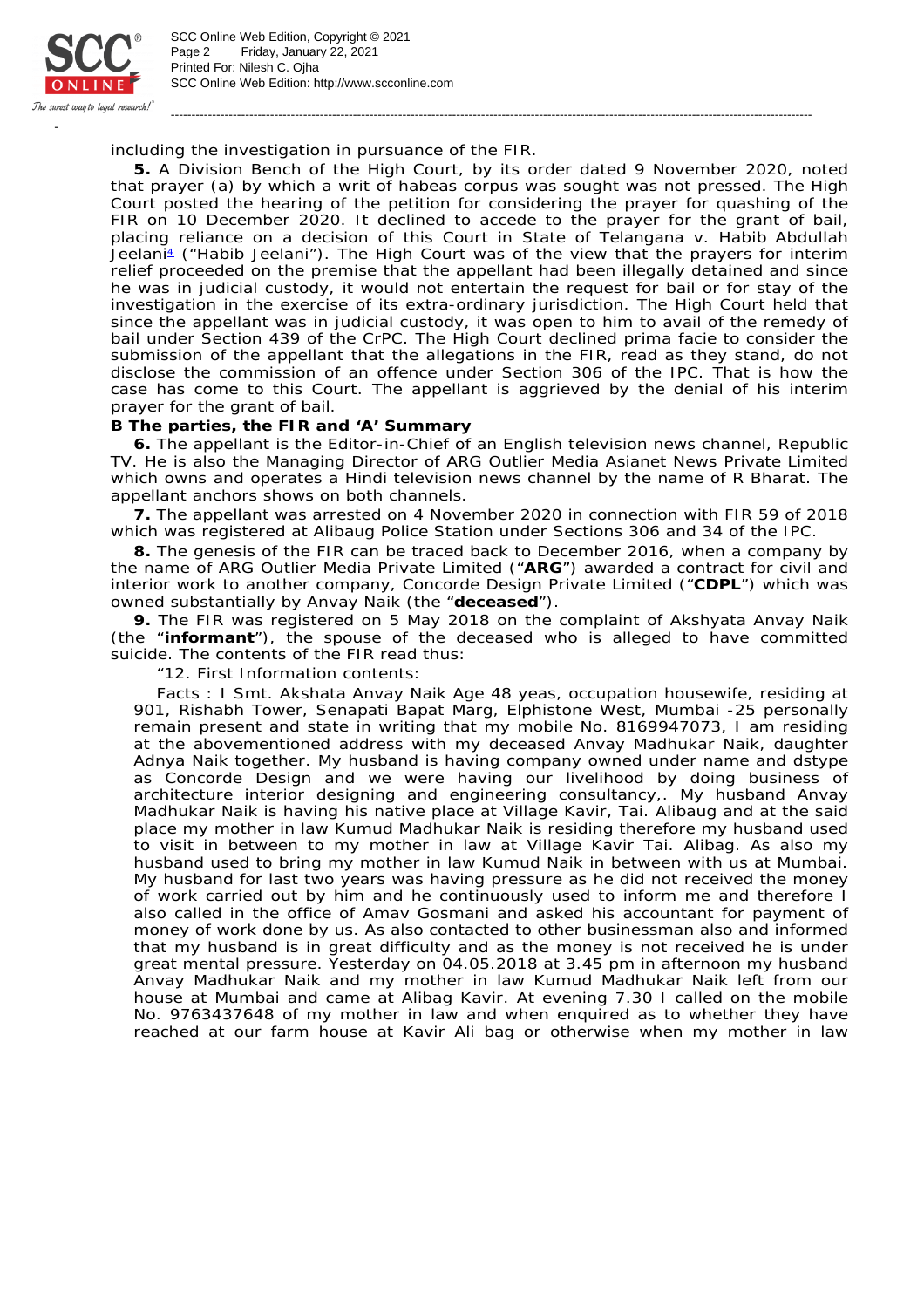

SCC Online Web Edition: http://www.scconline.com Printed For: Nilesh C. Ojha Page 3 Friday, January 22, 2021 SCC Online Web Edition, Copyright © 2021

informed me that she and my husband reached and as care taker aaji gone out she will required to carry out all the work in the house. Today on 05.05.2018 at morning 9.30 am when I and my daughter Adnya were at our house at Mumbai Shri Aruni Patil residing at Dadar Hindu Colony, Mumbai called my daughter Adnya on her mobile that my mother in law Kumud Naik expired. Therefore I and my daughter Adnya sister Mrs. Manjusha Durgesh Vaingankar, and her daughter Shreya Vaingankar started coming to Alibag through our own vehicle. After we reached at Wadkhal I called on mobile of friend of my husband Shri Akshit Lakhani and enquired about my husband when he informed that my husband Anvay Madhukar Naik has also committed suicide. When we reached at our farm house at Kavir at around 2.15 pm in afternoon there was huge crowd of public and police were gathered. Therefore when we went inside and saw that my mother in law Kumud Naik was lying on bed near dining room. Thereafter from stair case when we went on upper floor saw that my husband Anvay Madhukar Naik was lying and one thread was hanged on iron pipe of house. Thereafter police enquired with us and informed us about the said incident. Thereafter only informed that they were taking my husband Anvay Madhukar Naik and mother in law Kumud Madhukar Naik to Civil Hospital Alibag. When we were present in the said house police shown us note written by my husband Anvay Madhukar Naik in his own handwriting in English (suicide note). The handwriting in the said note is his handwriting and the signature on it is also of his only and l identify the same. In the said note he has written in English as 3) Suicide Note, 4) we are committing suicide due to following 5) our (Concorde designs Pvt. Ltd.) 6) We both directors I) Mr. Anvay M. Naik 2) Kumud M. Naik, 7) Money is stuck and following owners of respected companies are not paying our legitimate dues 8) Mr. Amab Goswami ARG Outlier of Republic TV, not paid 83 lacs for Bombay Dyeing Studio project, 9) Feroz Shaikh Icaswt X / Skimedia not paid our 400 lacs in Laxmi, 3rd and 4th floor idea Square project in Andheri 10) Mr. Niteish Sarda owner of smart works Magarpattaq and Baner Project (55 Lacs pending) 11) kindly collect money from them and held them responsible for our death and pay to creditors 12) I and my mother are directors in Concorde India company and following persons have till now not paid me money of work done by me. In which it is written as Arnab Goswami ARV Outlife Of Republic TV having Rs. 83 Lac of work done, 2) Firoz Khan having 4 crores of work done, 3) Nitesh Sarda 55 lacs of work done should be deposited and should be held responsible for my death and getting the same deposited and pay the dues of public. With regard to the contents written in the said note my husband Anvay Madhukar Naik had continuously informed me for last one or two years. While he used to tell me he was under immense pressure. Therefore I am having lawful complaint against. Arnab Goswami, 2. Firoz Khan, 3. Nilesh Sarda the persons whose names written in said suicide note by my husband Anvay Madhukar Naik that the abovementioned amount was due from them and even after continuously demanding the said amount have not paid the said amount and therefore my husband was under great pressure therefore my husband Anvay Naik Age 53 years and my mother in law Kumud Madhukar Naik died and the information of such contents was registered and PI Shri Warade is investigating the said offence."

-----------------------------------------------------------------------------------------------------------------------------------------------------------

- **10.** The FIR records thus:
- (i) The appellant (who owns the company ARG) had not paid an amount of Rs. 83 lacs for the Bombay Dyeing Studio project. In addition, there was an outstanding amount of Rs. 4 crores from Feroz Shaikh and Rs. 55 lacs from Nitesh Sarda (who are the appellants in the connected Criminal Appeals);
- (ii) The spouse of the informant had not received payment for the work which was carried out by him, as a result of which he was under mental pressure and that he committed suicide by hanging on 5 May 2018;
- (iii) There is a 'suicide note' holding the above three individuals responsible; and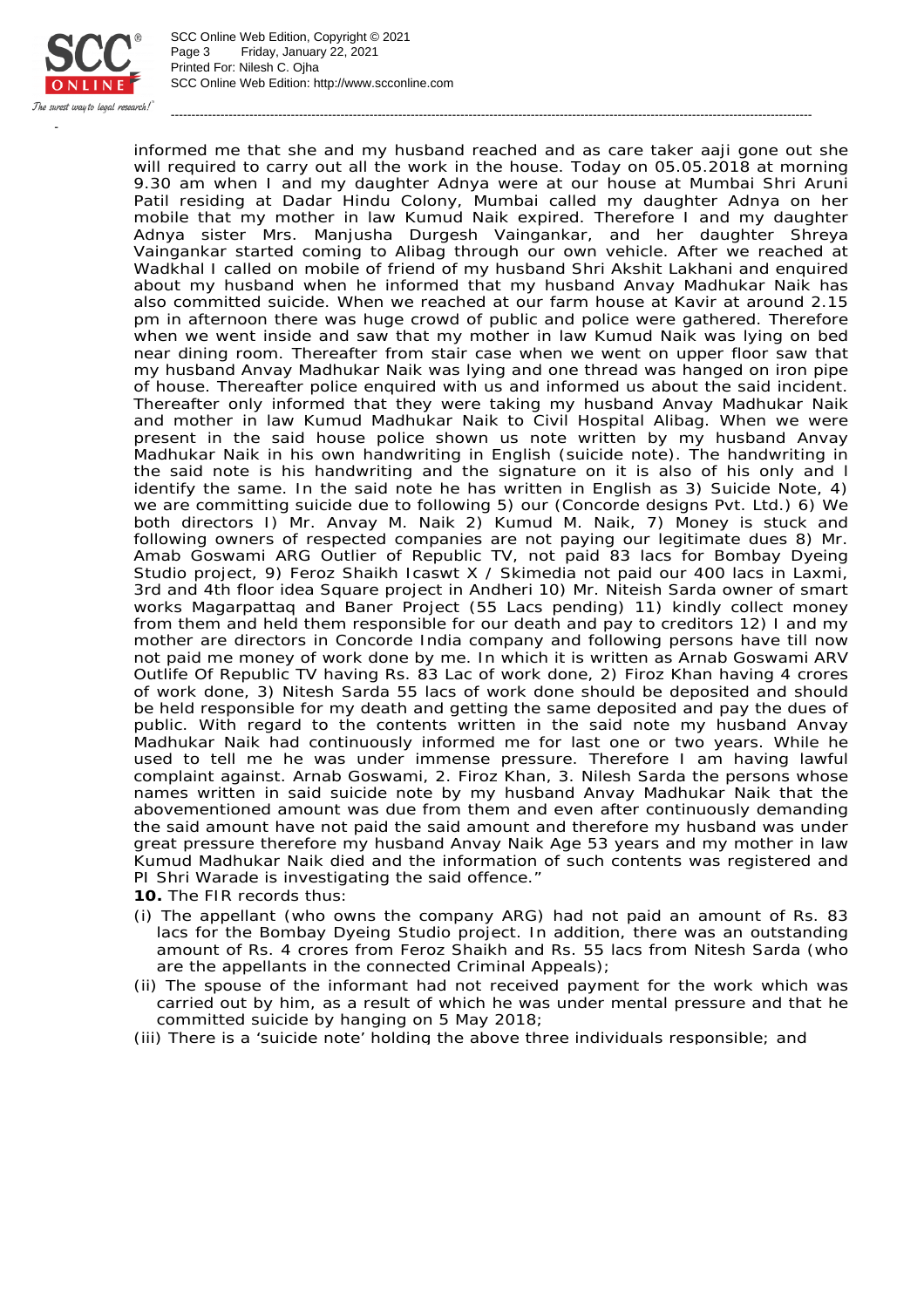

SCC Online Web Edition: http://www.scconline.com Printed For: Nilesh C. Ojha Page 4 Friday, January 22, 2021 SCC Online Web Edition, Copyright © 2021

(iv) The informant was informed on 5 May 2018, when she and her daughter were at their residence at Mumbai, that her mother-in-law Kumud Naik had died at their Alibaug residence. On the way to Alibaug, she was informed that her husband had committed suicide. On reaching the house at Alibaug, she found the body of her mother-in-law lying on a bed and that her spouse had committed suicide by hanging.

-----------------------------------------------------------------------------------------------------------------------------------------------------------

**11.** On 6 May 2018, officers from the Alibaug Police Station visited ARG's office in Mumbai and served three notices under Section 91 of the CrPC. On 7 and 8 May 2018, two representatives of ARG visited Alibaug Police Station where they claim to have handed over the information which was sought by the police in their notices under Section 91. On 22 May 2018, the appellant submitted a representation to the notice under Section 91 following which on 30 May 2018 and 28 June 2018, the statements of the Chief Financial Officer and Company Secretary of ARG were recorded.

**12.** On 16 April 2019, the SHO at Alibaug Police Station filed a report in the Court of the Chief Judicial Magistrate ("**CJM**") for an 'A' summary. The CJM passed an order accepting the report and granted an 'A' summary. The meaning and import of an 'A' summary is reflected in Para 219(3) of the Bombay Police Manual, 1959. An 'A' Summary indicates a case where an offence has been committed but it is undetected, in that there is no clue about the culprits or the property, or where the accused is known but there is no evidence to justify their being sent up to the Magistrate for trial. Para 219(3) of the Bombay Police Manual reads thus:

"RULE 219(3) OF BOMBAY POLICE MANUAL

(3) The final report should be written up carefully by the officers incharge of the Police Station personally and should be accompanied by all the case papers numbered and indexed methodically. If the accused has been released on bail, the Magistrate should be requested to cancel the bail bond. He should also be requested to pass orders regarding the disposal of property attached, unless any of the articles, e.g., blood stained clothes, are required for further use in true but undetected cases. A request should also be made to the Magistrate to classify the case and to issue an appropriate summary of his order, viz:—

"A" True. undetected (where there is no clue whatsoever about the culprits or property or where the accused in known but there is no evidence to justify his being sent up to the Magistrate (for trial).

"B" Maliciously false.

"C" Neither true nor false, e.g., due to mistake to fact or being of a civil nature.

"Non-cognizable" Police investigation reveals commission of only non-cognizable offence."

**13.** Following the 'A' summary, there was an exchange of correspondence between ARG and the informant. ARG by their letter dated 11 June 2019, addressed to CDPL, the informant and her daughter, indicated that several meetings had been held in the past between them during the course of which ARG had sought indemnities from CDPL against any future claims. In its letter, ARG stated that it would be transferring a sum of Rs. 39.01 lacs into CDPL's last known bank account against an indemnity for future claims by the creditors or lenders of CDPL. In response, on 15 June 2019, the informant addressed a communication to ARG stating that out of a total billed amount of Rs. 6.45 crores, an amount of Rs. 5.75 crores had been received from ARG, and after adjustment of an amount of Rs. 70.39 lacs towards deductions made from the bill, an amount of Rs. 88.02 lacs was due and payable. On 6 November 2019, ARG addressed another letter to the informant recording the closure of the police investigation and reiterating its readiness to pay an amount of Rs. 39.01 lacs subject to due authorisation. The matter appears to have rested there until a flurry of developments took place in the month of April 2020.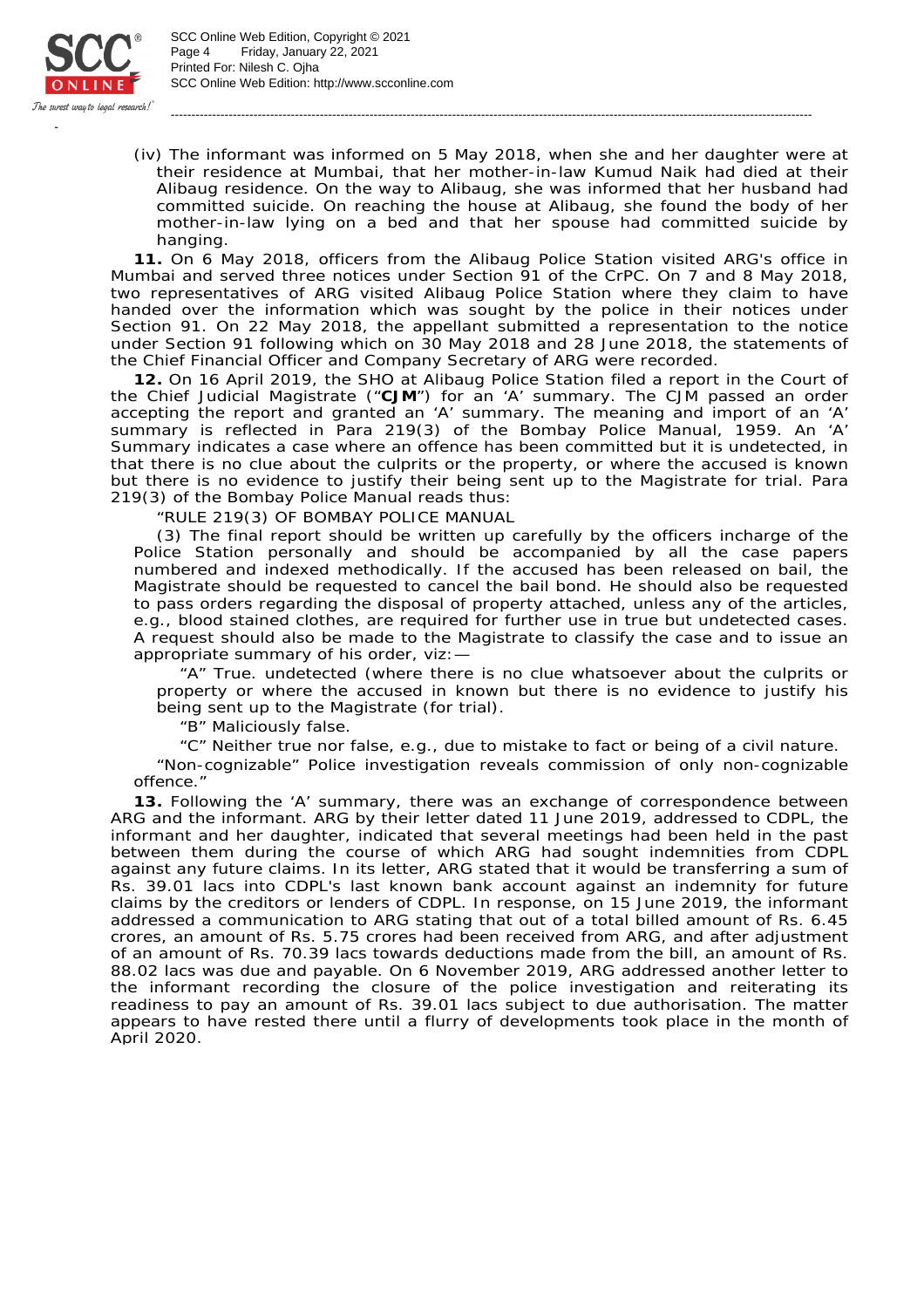

SCC Online Web Edition: http://www.scconline.com Printed For: Nilesh C. Ojha Page 5 Friday, January 22, 2021 SCC Online Web Edition, Copyright © 2021

**C Previous proceedings against the appellant**

**14.** During the course of the present proceedings, the appellant has adverted to proceedings initiated against him previously by the State of Maharashtra, in order to support his case that the arrest is vitiated by malice in fact.

-----------------------------------------------------------------------------------------------------------------------------------------------------------

**15.** On 16 April 2020, a broadcast took place on Republic TV, followed by a broadcast on Republic Bharat on 21 April 2020 in relation to an incident which took place in Gadchinchle village of Palghar district in Maharashtra. During the course of this incident on 16 April 2020, three persons, including two Sadhus, were brutally killed by a mob, allegedly in the presence of the police and forest guard personnel. According to the appellant, on his news show titled "*Poochta hai Bharat*" on 21 April 2020, he had raised issues in relation to the allegedly tardy investigation of the incident by the police.

**16.** As this Court noticed in a judgment dated 19 May 2020, the broadcasts led to the lodging of multiple FIRs and criminal complaints against the appellant in the States of Maharashtra, Chhattisgarh, Rajasthan, Madhya Pradesh, Telangana and Jharkhand as well as in the Union Territories of Jammu and Kashmir. The content of the FIRs was similar, almost identical. In the State of Maharashtra, an FIR was lodged at Police Station Sadar, District Nagpur City, details of which were as follows:

"Maharashtra

FIR No. 238 of 2020, dated 22 April 2020, registered at Police Station Sadar, District Nagpur City, Maharashtra, under Sections 153, 153-A, 153-B, 295-A, 298, 500, 504(2), 506, 120-B and 117 of the Penal Code, 1860."

**17.** Apart from the above FIR, fourteen other FIRs and complaints were lodged against the appellant in relation to his broadcasts.

**18.** The appellant moved this Court in proceedings under Article 32 of the Constitution<sup>®</sup> challenging the registration of these FIRs. By an interim order dated 24 April 2020, the FIR which had been lodged at Police Station Sadar, District Nagpur City was transferred to NM Joshi Marg Police Station, Mumbai and was renumbered as FIR 164 of 2020. Another FIR, FIR 137 of 2020, was registered against the appellant on 2 May 2020 at the Pydhonie Police Station, Mumbai. FIR 137 of 2020 was filed against the appellant due to a telecast which took place on 29 April 2020 on the appellant's new channels, in which the appellant referred to a gathering of migrant workers at the Bandra Railway station during the Covid-19 pandemic, and attempted to connect a place of religious worship with this gathering. The appellant filed another petition under Article 32 of the Constitution<sup>®</sup>, challenging the registration of FIR 137 of 2020.

**19.** By its judgment dated 19 May 2020, this Court quashed all the FIRs, except for the FIR which was transferred from Nagpur to Mumbai, on the ground that successive FIRs/complaints in respect of the same cause could not be maintained. The court granted liberty to the appellant to pursue such remedies as were available in law before the competent forum for quashing FIR 164 of 2020.

**20.** By an order dated 30 June 2020, a Division Bench of the Bombay High Court, while entertaining a petition under Articles 226/227 of the Constitution and Section 482 of the CrPC, suspended all further proceedings in FIR 164 of 2020 before the NM Joshi Marg Police Station and FIR 137 of 2020 before the Pydhonie Police Station and confirmed its interim order dated 6 June 2020 restraining the State from taking coercive steps against the appellant in relation to the two FIRs, pending the disposal of the petition.

**21.** Aside from this incident, the appellant has relied on certain other developments which have taken place thereafter. These are:

(i) The arrest on 9 September 2020 by the Maharashtra Police of two employees of the appellant's news channel alleged to be pursuing an investigative lead in Raigad, Maharashtra and the registration of FIR 142 of 2020 at Khalapur Police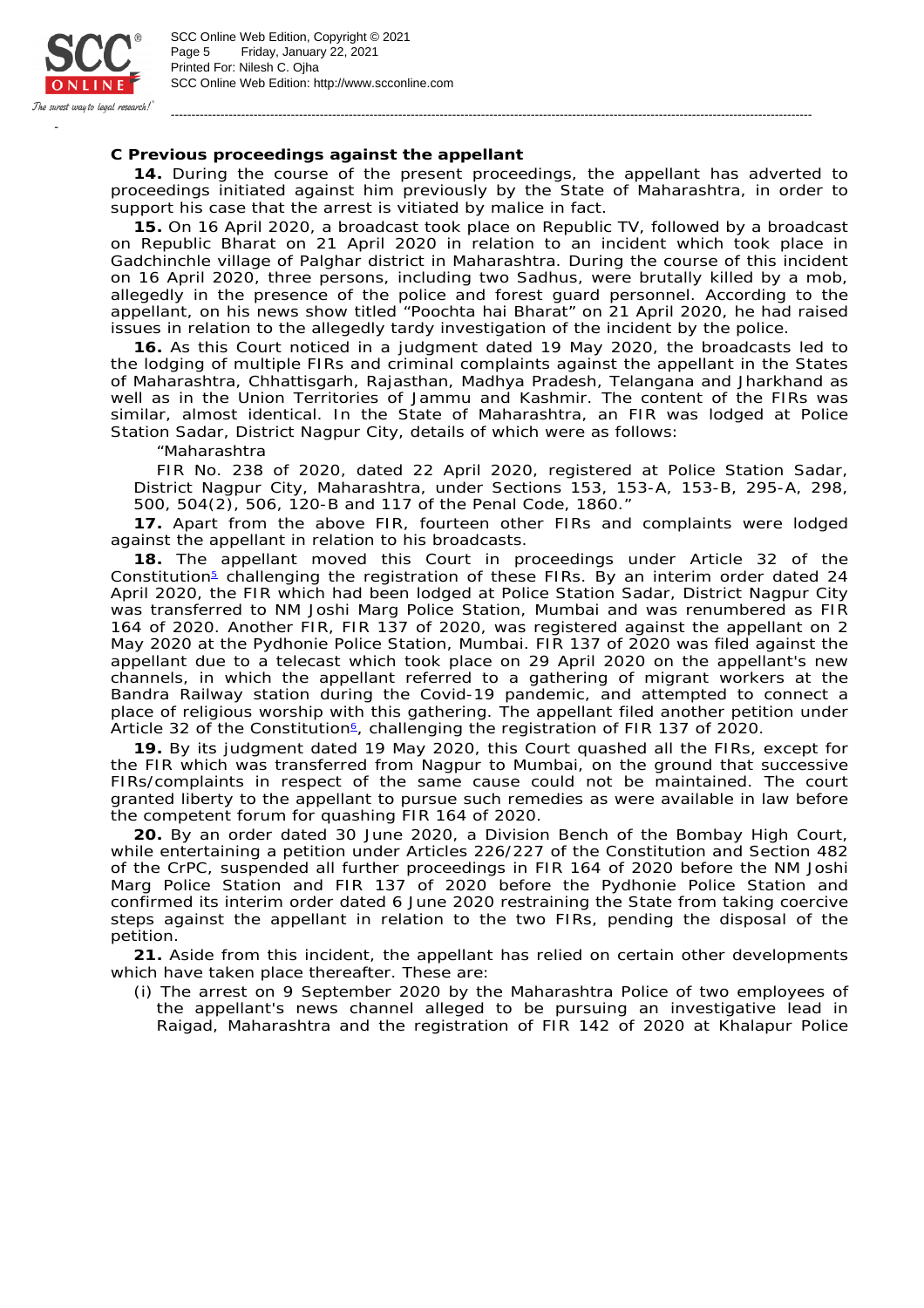

SCC Online Web Edition: http://www.scconline.com Printed For: Nilesh C. Ojha Page 6 Friday, January 22, 2021 SCC Online Web Edition, Copyright © 2021

Station, Raigad under Sections 452, 448, 323, 504 and 506 read with Section 34 of the IPC;

-----------------------------------------------------------------------------------------------------------------------------------------------------------

- (ii) The issuance of a letter by the "*Shiv Cable Sena*" to cable operators across Maharashtra asking them to ban the telecast of the appellant's news channel;
- (iii) An order of the Bombay High Court dated 11 September 2020 in a Writ Petition under Article 226 holding that the letter of the *Shiv Cable Sena* did not have the force of law and the appellant would be at liberty to pursue the remedies available in law;
- (iv) On 16 September 2020, a notice to show cause was issued to the appellant for breach of privilege of the legislative assembly, which is the subject of proceedings instituted in this court;
- (v) A notice to show cause was issued under Section 108(1) of the CrPC to the appellant by the Special Executive Magistrate, in spite of the order of the Bombay High Court;
- (vi) The registration of FIR 843 of 2020 on 6 October 2020 at Kandivali Police Station (later transferred to the Crime Intelligence Unit, Mumbai) on a complaint by an employee of Hansa Research Group Private Limited in relation to the 'TRP scam';
- (vii) A press conference by the Commissioner of Police Mumbai on 8 October 2020 mentioning the name of the appellant as being allegedly involved in the 'TRP scam';
- (viii) The appellant instituted a Writ Petition under Article 32 of the Constitution<sup>1</sup> before this Court seeking reliefs in respect of FIR 843 of 2020. By an order dated 15 October 2020, the Writ Petition was dismissed as withdrawn with liberty to the appellant to approach the Bombay High Court; and
- (ix) The appellant filed Writ Petition (Crl.) Stamp No. 3143 of 2020 before the Bombay High Court, in which on 19 October 2020 an order was passed calling upon the Investigating Officer to submit the investigation paper in a sealed envelope on 4 November 2020. The High Court noted that the appellant had as on date not been arrayed as an accused in the FIR and if the investigating officer proposed to make an enquiry, a summons shall be issued to him. The appellant agreed to cooperate in the enquiry.

**D Re-opening of investigation and arrest of the appellant**

**22.** On 26 May 2020, the Home Department of the State of Maharashtra addressed a communication to Deputy Inspector General of Police stating that the FIR registered as Crime No. 59 of 2020, at Alibaug Police Station under Sections 306/34 of the IPC, was being transferred to the crime investigation department "for the purpose of reinvestigation". The letter, insofar as is material, reads thus:

"In respect of the above mentioned subject, you are hereby informed that crime no. 59/2020 registered at Alibaug Police Station under Section 306/34 and Crime no. 114 of 2018 registered at Alibaug Police Station under Section 302 are being transferred to Crime Investigation Department for the purposes of reinvestigation. Hence, you are requested to undertake the necessary steps for handing over the case for reinvestigation and report in respect of investigation already been made be submitted to the Government."

**23.** On 15 October 2020, the Local Crime Investigation Branch, Raigad addressed a communication to the CJM, Alibaug recording the commencement of further investigation under Section 173(8) of the CrPC in respect of Crime No. 59 of 2018 under Section 306 read with Section 34 of the IPC.

**24.** On 4 November 2020, the appellant was arrested at about 7 : 45 am in connection with FIR 59 of 2018 dated 5 May 2018. At 2 : 37 pm, the appellant filed a Writ Petition before the Bombay High Court, invoking the provisions of Articles 226/227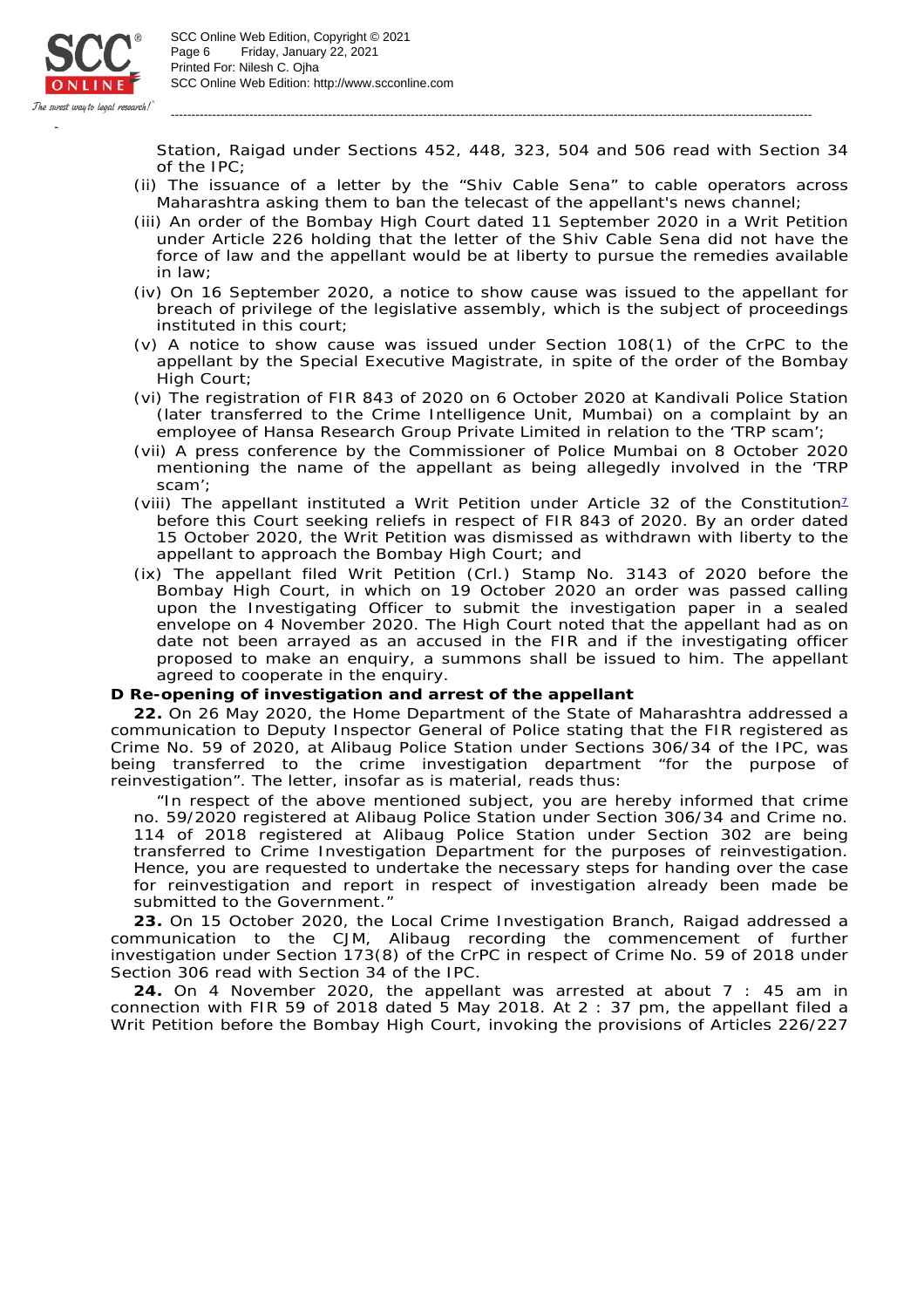

SCC Online Web Edition: http://www.scconline.com Printed For: Nilesh C. Ojha Page 7 Friday, January 22, 2021 SCC Online Web Edition, Copyright © 2021

of the Constitution and Section 482 of the CrPC.

**25.** After the appellant's arrest, a remand application was filed before the CJM, Raigad. By an order dated 4 November 2020, the CJM declined to grant police custody. Noting that there had been an 'A' summary previously, the CJM while rejecting the plea of police custody, remanded the appellant to judicial custody till 18 November 2020. The State has challenged the order of the CJM declining police custody in a revision before the Additional Sessions Judge, Raigad.

-----------------------------------------------------------------------------------------------------------------------------------------------------------

**26.** The writ petition filed by the appellant before the Bombay High Court was heard on 5, 6 and 7 November 2020. On 7 November 2020, the High Court reserved orders and granted liberty to the appellant to file an application for regular bail under Section 439 of the CrPC with a direction that it should be heard expeditiously within four days of the date of filing. Following the above direction, the appellant moved the Sessions Court, Raigad for bail under Section 439 of the CrPC. By its impugned judgment and order dated 9 November 2020, the High Court posted the hearing of the petition filed by the appellant in regard to the prayer of quashing of the FIR on 10 December 2020. While doing so, the High Court denied bail to the appellant on the ground that no case has been made out for the exercise of the extra-ordinary jurisdiction and that the appellant had an alternate and efficacious remedy under Section 439 of the CrPC. **E Submissions of counsel**

**27.** Assailing the order of the High Court denying bail to the appellant, Mr. Harish N Salve, learned Senior Counsel, submitted that:

- (i) The arrest of the appellant is rooted in malice in fact, which is evident from the manner in which the appellant as the Editor-in-Chief of Republic TV and R Bharat has been targeted for his news broadcasts criticizing the Maharashtra government and the Maharashtra police;
- (ii) Following the acceptance of the police report and the issuance of an 'A' summary on 16 April 2019, the reinvestigation which has been ordered at the behest of the Home Minister of the State of Maharashtra is *ultra vires*. Further, in the absence of the specific permission of the CJM, it was not open to the State to conduct a reinvestigation; and
- (iii) The allegations contained in the FIR, read as they stand, do not establish an offence under Section 306 read with Section 34 of the IPC. To constitute the offence of abetment there must exist:
	- i. A direct or indirect incitement to the commission of a crime;
	- ii. An active role of the accused in instigating or doing an act facilitating the commission of the crime; and
	- iii. The existence of a proximate relationship in time.

**28.** In the present case, it was submitted that even if the allegations in the FIR are accepted as they stand, no case of abetment is established. It has been submitted that the company of the appellant (ARG) had entrusted a contract for interior work to the deceased's company (CDPL). Further, it is not in dispute that while an amount of Rs. 5.45 crores has been paid, there was a commercial dispute pending in regard to the remaining payment between the two companies. The contents of the FIR also reveal that the deceased was suffering from mental pressure. Furthermore, there is absolutely no allegation that the appellant had either instigated or committed any act to facilitate the commission of the crime.

**29.** Mr. Salve further submitted that the judgment of this Court in *Habib Jeelani* (supra) has been wrongly interpreted by the High Court. It has been submitted that it was in pursuance of the liberty that was granted by the High Court, that an application for bail under Section 439 of the CrPC was filed. However, even on 9 November 2020, the Public Prosecutor has filed a note before the Sessions Judge that the revision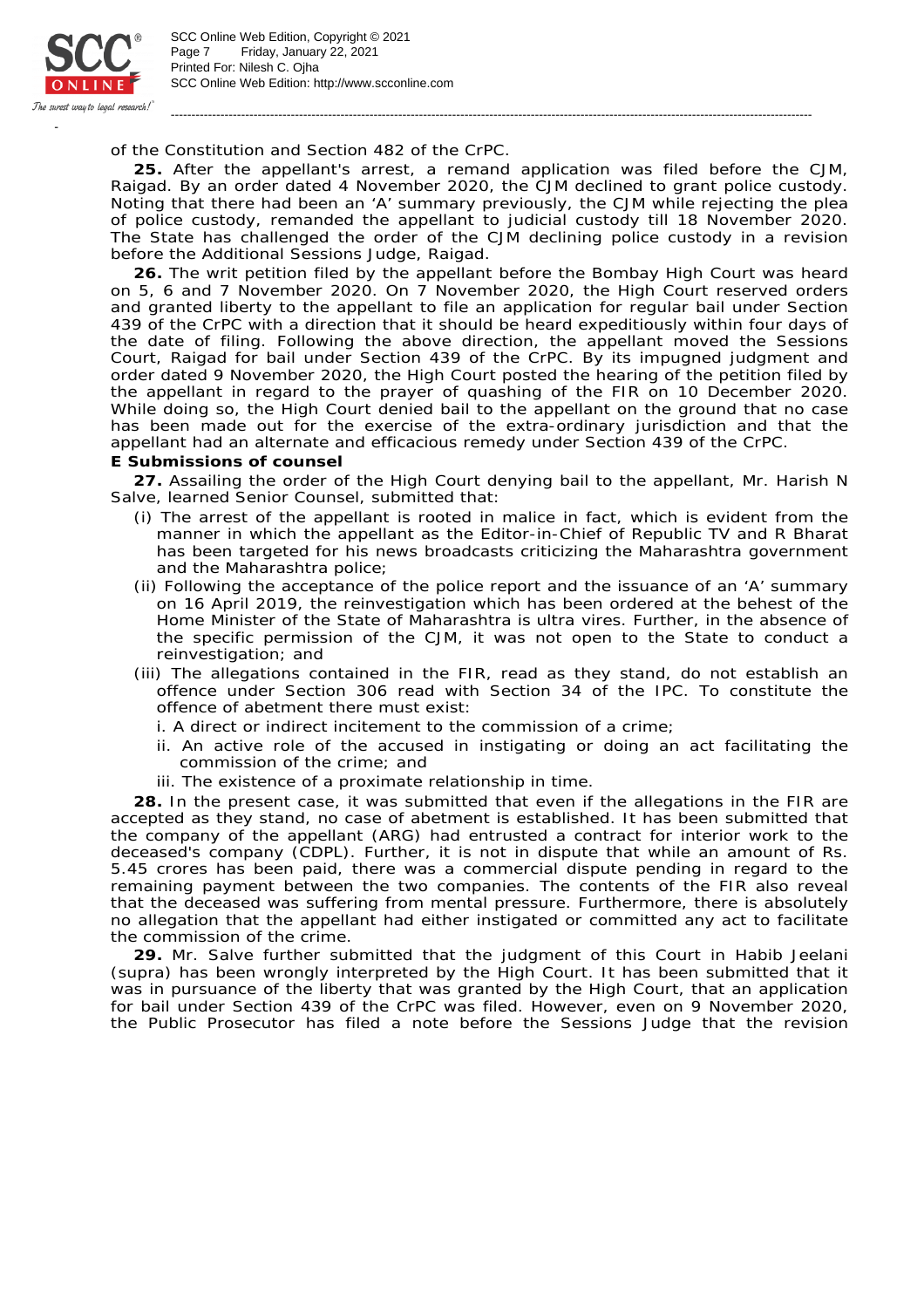

SCC Online Web Edition: http://www.scconline.com Printed For: Nilesh C. Ojha Page 8 Friday, January 22, 2021 SCC Online Web Edition, Copyright © 2021

application filed by the State against the order of the CJM should be heard first and it is only thereafter that the application for bail should be taken up. On the basis of the above submissions, it has been urged that the appellant has been made a target of the vendetta of the State government, which emerges from the successive events adverted to above which have taken place since April 2020. Hence, it has been urged that there is absolutely no ground to continue the arrest of the appellant and absent any reasonable basis for depriving him of his liberty, an order for the grant of bail should have been passed by the High Court. Mr. Salve finally submitted that the interest in preserving the procedural hierarchy of courts must give way to the need to protect the appellant's personal liberty given the well settled legal position that the default rule is 'bail, not jail'.

-----------------------------------------------------------------------------------------------------------------------------------------------------------

**30.** Opposing the above submissions, Mr. Amit Desai, learned Senior Counsel appearing on behalf of the second respondent submits that:

- (i) The High Court has advisably not enquired into whether:
	- i. The investigation is tainted by *mala fides*; and
	- ii. The contents of the FIR as they stand make out an offence within the meaning of Section 306 read with Section 34 of the IPC;
- (ii) The High Court declined to express a *prima facie* view on the issue of *mala fides* since an opportunity was being granted to the State to file its counter. Similarly, the issue as to whether the FIR is liable to be quashed would be taken up at the final hearing on 10 December 2020 and hence the High Court has correctly refrained from expressing a *prima facie* view;
- (iii) Between 15 October 2020 and 4 November 2020, a further investigation has been carried out and statements have been recorded under Section 164 of the CrPC;
- (iv) In accordance with this Court's judgment in the case of *Praveen Pradhan* v. *State*  of Uttarancha<sup>®</sup> ("Praveen Pradhan"), instigation to commit suicide has to be gathered from the circumstances of a particular case. Hence, while there may not be direct evidence in regard to instigation which may have direct nexus to suicide, an inference has to be drawn from the circumstances to determine whether they were of a nature which created a situation in which a person felt totally frustrated and ended up committing suicide. Further, while making a determination as to the quashing of proceedings, the Court has to form only a tentative opinion and not a firm view;
- (v) A hierarchy of courts is provided for to consider an application for bail under Section 439 of the CrPC. In the present case, there is no valid basis to by-pass that hierarchy in order to grant relief to the appellant;
- (vi) An application for bail was initially filed on behalf of the appellant which was withdrawn after the order for judicial custody was passed. An application for bail has been filed after the High Court while reserving judgment granted liberty to do so with a direction for its disposal within four days. Hence, it is appropriate that the appellant is relegated to pursue the remedies under Section 439;
- (vii) Prayer (a) in the Writ Petition for the grant of a writ of Habeas Corpus was not maintainable in view of the fact that the appellant had been arrested and committed to judicial custody, and the interim application for his release on bail was only in the context of the prayer for Habeas Corpus;
- (viii) During the course of the hearing of the proceedings before the Bombay High Court, the Division Bench indicated that if the appellant were to file an application under Section 439, appropriate administrative directions of the Chief Justice could be obtained for listing it before the Division Bench since applications for bail are placed for hearing before a Single Judge (while the petition was before a Division Bench) and the appellant had only filed an interim application in the pending Writ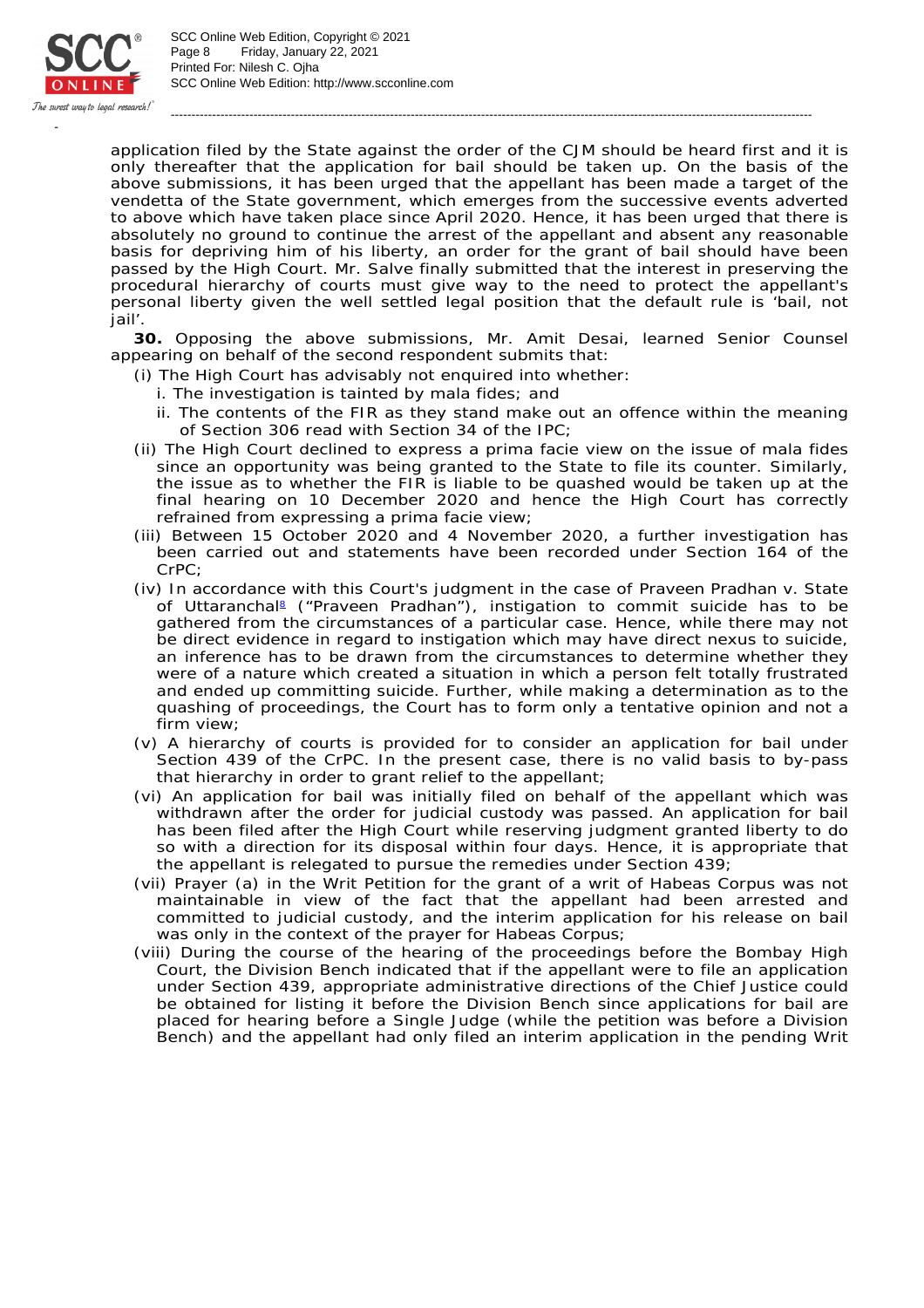

SCC Online Web Edition: http://www.scconline.com Printed For: Nilesh C. Ojha Page 9 Friday, January 22, 2021 SCC Online Web Edition, Copyright © 2021

Petition for being released on bail;

(ix) Both the issue of whether the appellant has made out a case for quashing the FIR and whether a reinvestigation could have been ordered at the Home Department of the State would be considered by the High Court on 10 December 2020;

-----------------------------------------------------------------------------------------------------------------------------------------------------------

- (x) The High Court has drawn a balance between the rights of the accused and the family of the deceased victim. A substantive Writ Petition has been filed by the informant, stating that it was only through a tweet on the social media that she had learned of the 'A' summary and that she had not been heard before the order was passed by the Magistrate accepting the police report;
- (xi) Even when 'A' Summary has been accepted in terms of Para 219(3) of the Bombay Police Manual, there is no restraint on a further investigation being carried out by the Investigating Officer under Section 173(8) of the CrPC. An 'A' summary postulates that there was no completed investigation. Hence, requiring prior judicial sanction as a precondition for conducting further investigation after the filing of an 'A' summary will impede the ability of investigating authorities to effectively perform their role. Such a course of action is also permissible in view of the decision of this Court in *Vinubhai Haribhai Malaviya* v. State of Gujarat<sup>2</sup>; and
- (xii) The High Court was justified in coming to the conclusion that there was nothing extraordinary in the facts of the present case to shock the conscience of the Court so as to take recourse to its extraordinary jurisdiction under Article 226 to direct the release of the appellant on interim bail. Any other view would lead to the jurisdiction of the High Court under Article 226 being extended to grant the remedy of an application for bail, which is already available under Section 439 of the CrPC.

**31.** In the same vein as the submissions which have been urged on behalf of the second respondent by Mr. Amit Desai, Mr. Kapil Sibal, learned Senior Counsel appearing on behalf of the first respondent, has submitted that the High Court has been justified in coming to the conclusion that there was no warrant to interfere in the course of the investigation in the present case. Mr. Sibal also argued that Mr. Salve has wrongly focused on other cases implicating the appellant in the course of his arguments. Learned Senior Counsel has urged that the appellant must pursue his remedy in accordance with law under Section 439 of the CrPC for which the liberty has been granted by the High Court. Further, Mr. Sibal submitted that an 'A' summary is in fact not a closure report and investigation does not stand concluded. Hence, he submitted that the Investigating Officer was within jurisdiction in carrying out further investigation. Finally, Mr. Sibal argued that while he is alive to the fact that the personal liberty of the appellant is at stake in the present case, this Court does refuse to interfere in many cases exhibiting similar features. Therefore, he argued that this Court should stay its hand in the present case.

**32.** Mr. CU Singh, learned Senior Counsel appearing on behalf of the fifth respondent, the informant, has joined the submissions of the first and second respondents in opposing these appeals. It was submitted that:

- (i) After the order of judicial remand on 4 November 2020, an application for bail was filed on behalf of the appellant and withdrawn;
- (ii) On 7 November 2020, the Sessions Court issued a notice on the revision application filed by the State against the order declining to grant remand to police custody;
- (iii) On 7 November 2020, the High Court posted the proceedings for pronouncement of judgment on 9 November 2020 and granted liberty to the appellant to file an application for bail. Thereafter, an application for bail was filed on 8 November 2020 by the appellant. A Special Leave Petition was filed in this Court thereafter.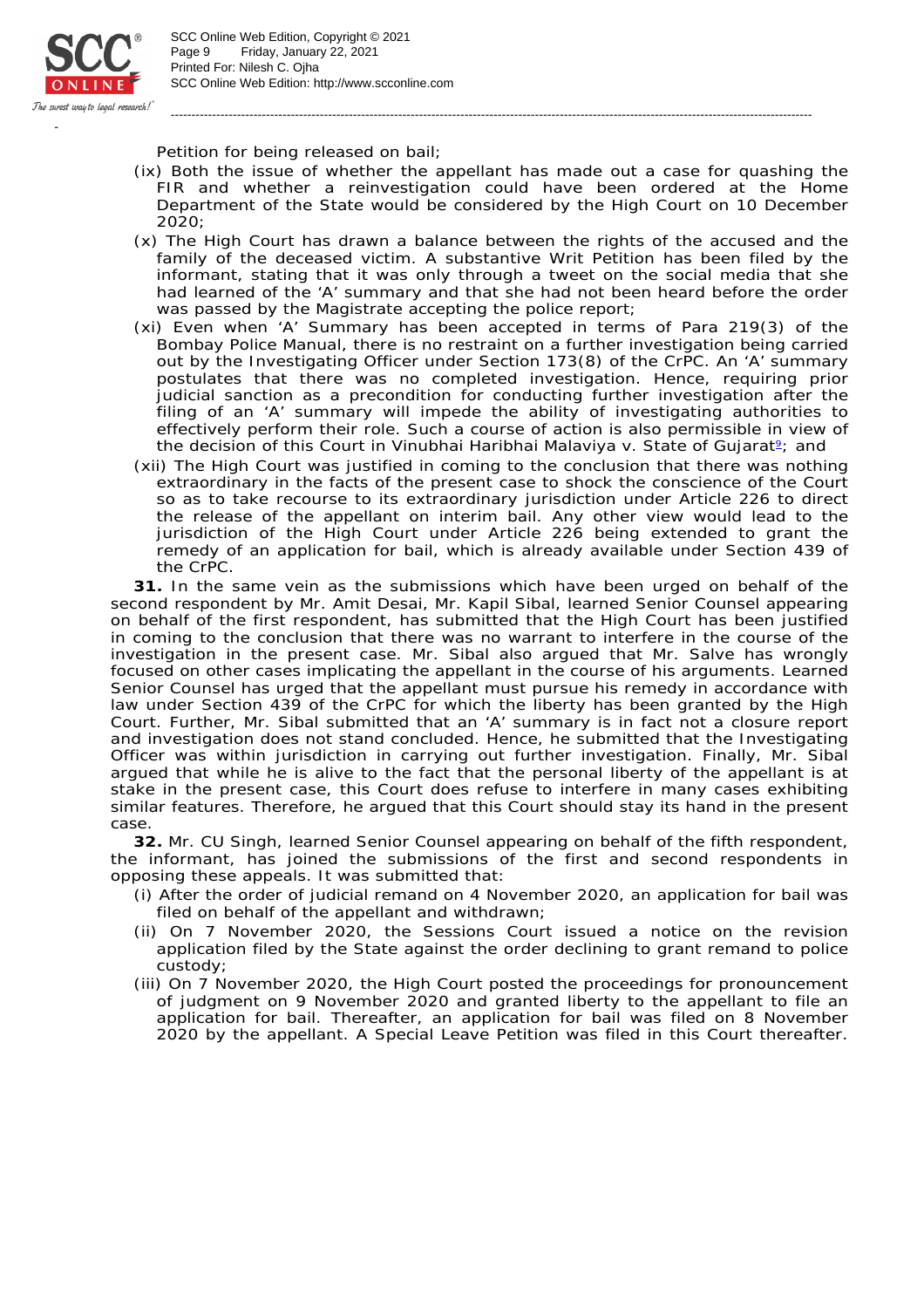

SCC Online Web Edition: http://www.scconline.com Printed For: Nilesh C. Ojha Page 10 Friday, January 22, 2021 SCC Online Web Edition, Copyright © 2021

The High Court has correctly declined to enquire into the plea for quashing the FIR and the alleged *mala fides* on the ground that counters are still to be filed; and

-----------------------------------------------------------------------------------------------------------------------------------------------------------

(iv) On 15 October 2020, the Crime Detection Unit intimated the CJM that it was commencing further investigation on which the CJM has made an endorsement that it had been "noted and filed". Statements were recorded under Section 164 of the CrPC. Section 173(8) of the CrPC confers a broad power of further investigation on the Investigating Officer. Having regard to the context of an 'A' summary, this power has been legitimately exercised in the present case. The exercise of the power of further investigation under Section 173(8) of the CrPC would not require judicial sanction.

**33.** Together with the present Civil Appeal, this Court has also heard submissions in two companion Civil Appeals. In the two companion appeals, submissions have been made before this Court by Mr. Gopal Sankaranarayanan and Mr. Mukul Rohatgi, learned Senior Counsel.

**F Criminal Appeal No. 743 of 2020 (Arising out of SLP (Crl) No. 5599 of 2020)**

**34.** Mr. Gopal Sankaranarayanan, learned Senior Counsel, submitted that the appeal has been filed by the sister of Mr. Feroz Shaikh who has been named as an accused.

**35.** Mr. Feroz Shaikh is a Director in iCastX Technologies Private Limited. In 2016, iCastX Technologies hired the services of M/s. Atos India Private Limited for the work of construction, renovation and refurbishing of their office premises at Andheri East, Mumbai. Atos India Private Limited in turn sub-contracted the work to CDPL. Hence, it has been submitted that there was privity of relationship between iCastX Technologies and CDPL. Mr. Sankaranarayanan submitted that the three appellants represent the interest of three distinct individuals connected with three different companies.

**36.** Mr. Sankaranarayanan has supported the submissions on the essential requirements of Section 107 of the IPC by relying on the decisions in *Madan Mohan*  Singh v. State of Gujarat<sup>io</sup>, Sunil Bharti Mittal v. Central Bureau of Investigation<sup>11</sup> and Common Cause v. Union of India<sup>12</sup> ("Common Cause"). Mr. Sankaranarayanan further argued that there was no reference about his client in the FIR filed on 5 May 2018 at the behest of the informant. Finally, he relied on this Court's judgment in *Vineet Narain* v. *Union of India*<sup>13</sup> to urge that executive interference in the course of an investigation or prosecution is impermissible.

**G Criminal Appeal No. 744 of 2020 (Arising out of SLP (Crl) No. 5600 of 2020)**

**37.** Mr. Mukul Rohatgi, learned Senior Counsel appearing on behalf of the appellant, submitted that admittedly all the three accused named in the FIR are unconnected. The appellant is a Director in a private limited company by the name of Smart Work Business Centre Private Limited with less than one per cent of the shareholding standing in his own name.

**38.** The company which has offices in New Delhi and Kolkata had engaged the services of several vendors/contractors in order to furnish their business centre at Pune, one of whom was CDPL and a purchase order of Rs. 4.17 crores was issued. Thereafter, there were substantial delays and discrepancies in the execution of the work by CDPL which led to an exchange of mails. Furthermore, an invoice of over Rs. 5 crores was raised including an amount of Rs. 83.02 lacs towards GST. Pursuant to this, a payment of Rs. 4.40 crores was made but there was a genuine commercial dispute between the two companies in relation to the remaining amount.

**39.** It has been submitted that on the face of it, there is no basis in the FIR to even remotely implicate the appellant in the alleged offences under Section 306 read with Section 34 of the IPC. There is not even an indication of a personal interaction or connection between the appellant and the deceased. Furthermore, a civil suit regarding the disputed debt between their companies is pending.

**40.** The invocation of the jurisdiction of the High Court under Articles 226/227 of the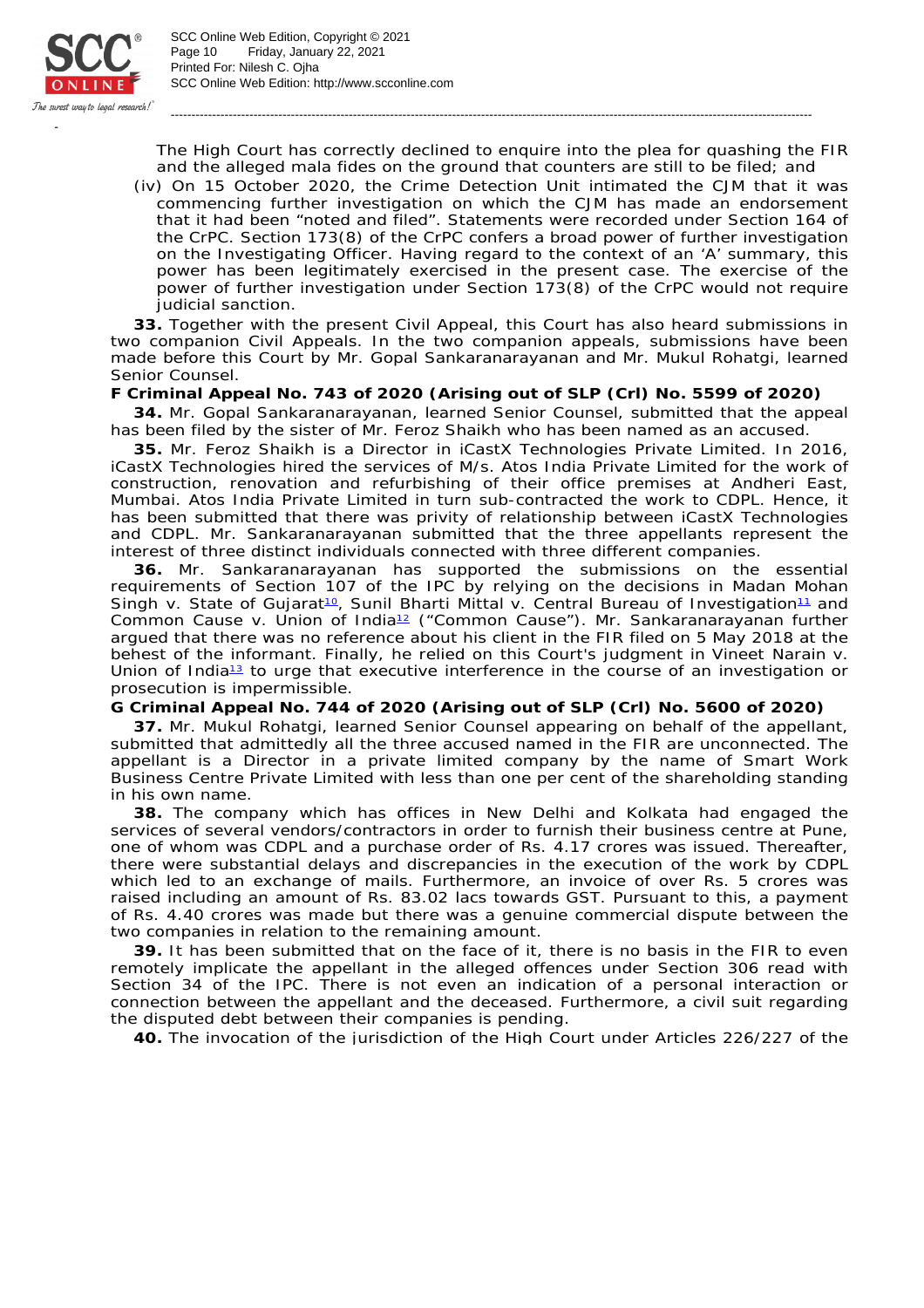

SCC Online Web Edition: http://www.scconline.com Printed For: Nilesh C. Ojha Page 11 Friday, January 22, 2021 SCC Online Web Edition, Copyright © 2021

Constitution and Section 482 of the CrPC is in support of two distinct reliefs. The first relief is for a writ of habeas corpus. This relief has been claimed on the basis that the arrest and consequent detention of the appellant was due to a reinvestigation which was commenced after placing reliance on the letter dated 26 May 2020 of the Home Department of the Government of Maharashtra to the Director General of Police. The submission is that once the CJM accepted the report submitted by the Investigating Officer and issued an 'A' summary on 16 April 2019, it was not open to the Investigating Officer to commence a reinvestigation without judicial sanction.

-----------------------------------------------------------------------------------------------------------------------------------------------------------

**41.** Joining issue with this submission is the argument of the State that the power of the investigating officer to order a further investigation under Section 173(8) of the CrPC is independent of the jurisdiction of the Magistrate. In the view of the State, Section 4 of the Bombay Police Act, 1951 entrusts the superintendence of the police force to it and in the exercise of that power, it was legitimately open to the Home Department to direct a further investigation (though the letter uses the expression 'reinvestigation') to be conducted based on the complaint of the victim that the offence had not been properly investigated. Moreover, the State has relied on the provisions of Section 36 of the CrPC under which police officers superior in rank to an officer in charge of a police station are entitled to exercise the same powers throughout the local area to which they are appointed.

**42.** According to the appellant, when proceedings before the High Court came to be instituted, an order of remand had not been passed and it was only subsequently on the night of 4 November 2020 that an order granting judicial custody was passed by the CJM. Be that as it may, the High Court has recorded that prayer (a) for the issuance of a writ of Habeas Corpus was not pressed on behalf of the appellant. Once the prayer for a writ of habeas corpus was not pressed (as the High Court records), it was unnecessary for the High Court to devote several pages in the impugned judgment on discussing the issue.

**43.** The remaining prayer before the High Court was for quashing the FIR. Mr. Rohatgi submitted that the order of arrest is illegal and the appellant is entitled to have it so declared by invoking the jurisdiction under Article 226 of the Constitution and Section 482 of the CrPC. It was urged that the power under Section 173(8) is to cause a "further investigation" and no power has been vested to either reinvestigate or cause a fresh investigation to be made. The power to reinvestigate or to cause fresh investigation, it was urged, is vested only in the constitutional courts. Contrary to the provisions of Section 173(8), it was urged, the Home Department in its letter to the deputy Inspector General has directed a reinvestigation. In the present case, the communication of the Home Department makes it abundantly clear that a reinvestigation was ordered under the authority of the State Home Minister which, according to the submission, is *ultra vires* the provisions of law. Mr. Rohatgi has emphasised that the application for remand makes it clear that what is ordered was a reinvestigation, since the application has repeatedly used the expression "comprehensive reinvestigation" and the fact that "reinvestigation has become necessary".

**44.** Finally, it was urged that the order of the Home Minister in the State was issued on 26 May 2020 whereas the investigation commenced on 15 October 2020 and the arrest was made on 4 November 2020 in respect of an FIR lodged in May 2018 on which an 'A' summary had been accepted on 16 April 2019. In sum and substance, it has been submitted that after the order of closure on 16 April 2019, a reinvestigation could not have been ordered in the case. The arrest has been termed unlawful.

**H Jurisdiction of the High Court under Article 226 and Section 482 CrPC**

**45.** While considering the rival submissions, it is essential for the purpose of the present appeals to elucidate on the nature of the jurisdiction that is vested in the High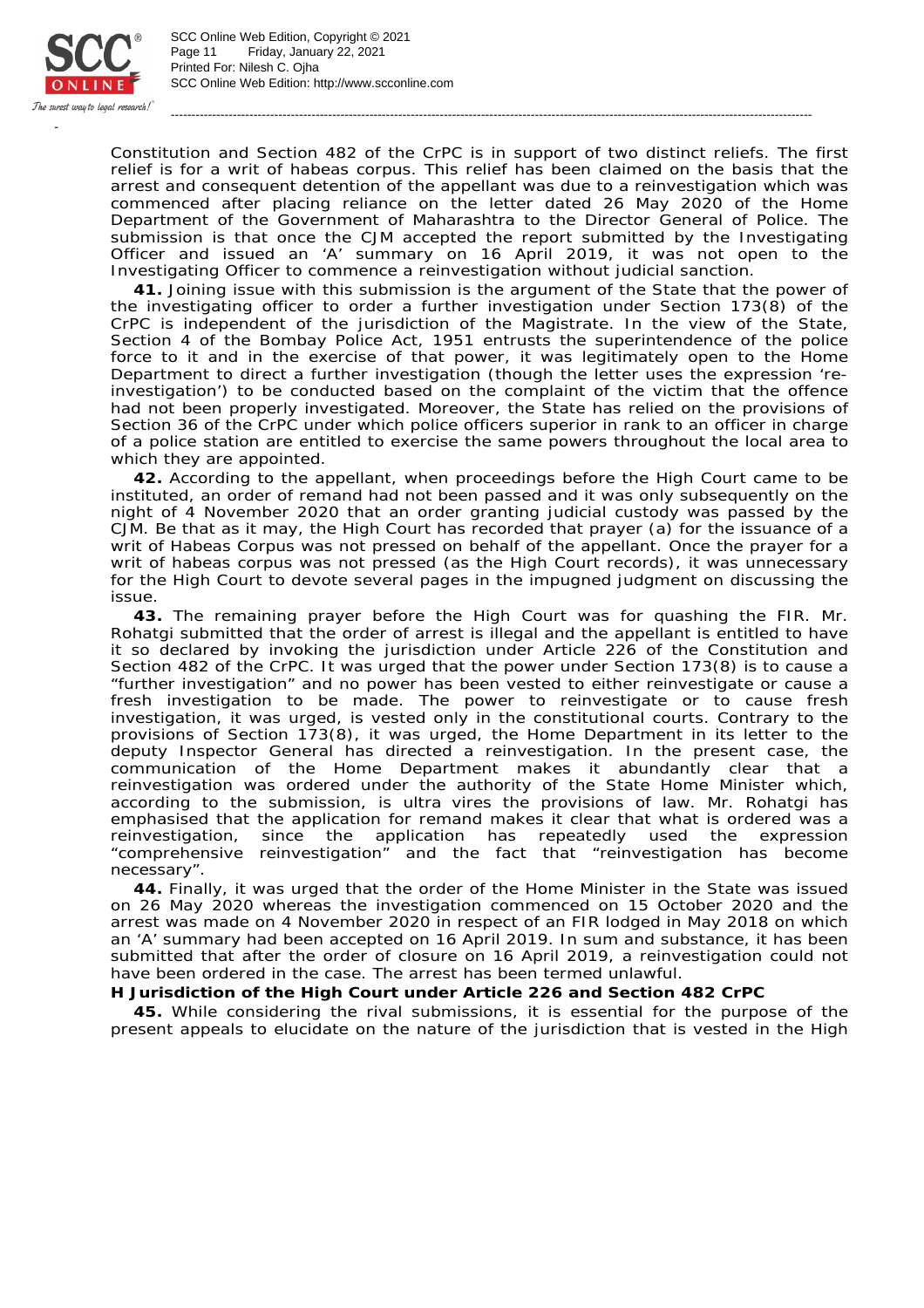

SCC Online Web Edition: http://www.scconline.com Printed For: Nilesh C. Ojha Page 12 Friday, January 22, 2021 SCC Online Web Edition, Copyright © 2021

Court under Article 226 of the Constitution and Section 482 of the CrPC. This issue must be analysed from the perspective of the position that the proceeding before the High Court, after the prayer for the grant of a writ of Habeas Corpus was given up, is for quashing the FIR being CR No. 0059 of 2018 lodged on 5 May 2018.

-----------------------------------------------------------------------------------------------------------------------------------------------------------

**46.** The High Court has dwelt at length on the decision of this Court in *Habib Jeelani* (supra). The High Court observed that the powers to quash "are to be exercised sparingly and that too, in rare and appropriate cases and in extreme circumstances to prevent abuse of process of law". Applying this principle, the High Court opined:

"45. The principle stated therein will equally apply to the exercise of this Court's power under Article 226 of the Constitution of India and section 482 of the Code of Criminal Procedure while considering the applications for bail since the petitioner is already in Judicial custody. The legislature has provided specific remedy under Section 439 Cr.P.C. for applying for regular bail. Having regard to the alternate and efficacious remedy available to the petitioner under section 439 of the Code of Criminal Procedure, this Court has to exercise judicial restraint while entertaining application in the nature of seeking regular bail in a petition filed under Article 226 of the Constitution of India read with section 482 of Code of Criminal Procedure."

**47.** On the basis of the above foundation, the High Court has declined to even *prima facie* enquire into whether the allegations contained in the FIR, read as they stand, attract the provisions of Section 306 read with Section 34 of the IPC. In its view, since the petition was being posted for hearing on 10 December 2020, it was not inclined to enquire into this aspect of the case and the appellant would be at liberty to apply for regular bail under Section 439.

**48.** Now, it is in this background that it becomes necessary for this Court to evaluate what, as a matter of principle, is the true import of the decision of this Court in *Habib Jeelani* (supra). This was a case where, on the basis of a report under Section 154 off the CrPC, an FIR was registered for offences punishable under Sections 147, 148, 149 and 307 of the IPC. Challenging the initiation of the criminal action, the inherent jurisdiction of the High Court to quash an FIR was invoked. The High Court (as paragraph 2 of the judgment of this Court in *Habib Jeelani* (supra) indicates) expressed its "disinclination to interfere on the ground that it was not appropriate to stay the investigation of the case". It was in this background that the following issue was formulated in the first paragraph of the judgment of this Court, speaking through Justice Dipak Misra (as he then was), for consideration:

"1. The seminal issue that arises for consideration in this appeal, by special leave, is whether the High Court while refusing to exercise inherent powers under Section 482 of the Code of Criminal Procedure (CrPC) to interfere in an application for quashment of the investigation, can restrain the investigating agency not to arrest the accused persons during the course of investigation."

**49.** Between paragraphs 11 and 15, this Court then evaluated the nature of the jurisdiction under Section 482 of the CrPC or under Article 226 of the Constitution for quashing an FIR and observed:

"11. Once an FIR is registered, the accused persons can always approach the High Court under Section 482 CrPC or under Article 226 of the Constitution for quashing of the FIR. In *Bhajan Lal* [*State of Haryana* v. *Bhajan Lal*, 1992 Supp (1) SCC 335 : 1992 SCC (Cri) 426 : AIR 1992 SC 604] the two-Judge Bench after referring to *Hazari Lal Gupta* v. *Rameshwar Prasad* [*Hazari Lal Gupta* v. *Rameshwar Prasad*, (1972) 1 SCC 452 : 1972 SCC (Cri) 208], *Jehan Singh* v. *Delhi Admn.* [*Jehan Singh* v. *Delhi Admn.*, (1974) 4 SCC 522 : 1974 SCC (Cri) 558 : (1974) 4 SCC 522 : AIR 1974 SC 1146], *Amar Nath* v. *State of Haryana* [*Amar Nath* v. *State of Haryana*, (1977) 4 SCC 137 : 1977 SCC (Cri) 585], *Kurukshetra University* v. *State of Haryana* [*Kurukshetra University* v. *State of Haryana*, (1977) 4 SCC 451 : 1977 SCC (Cri)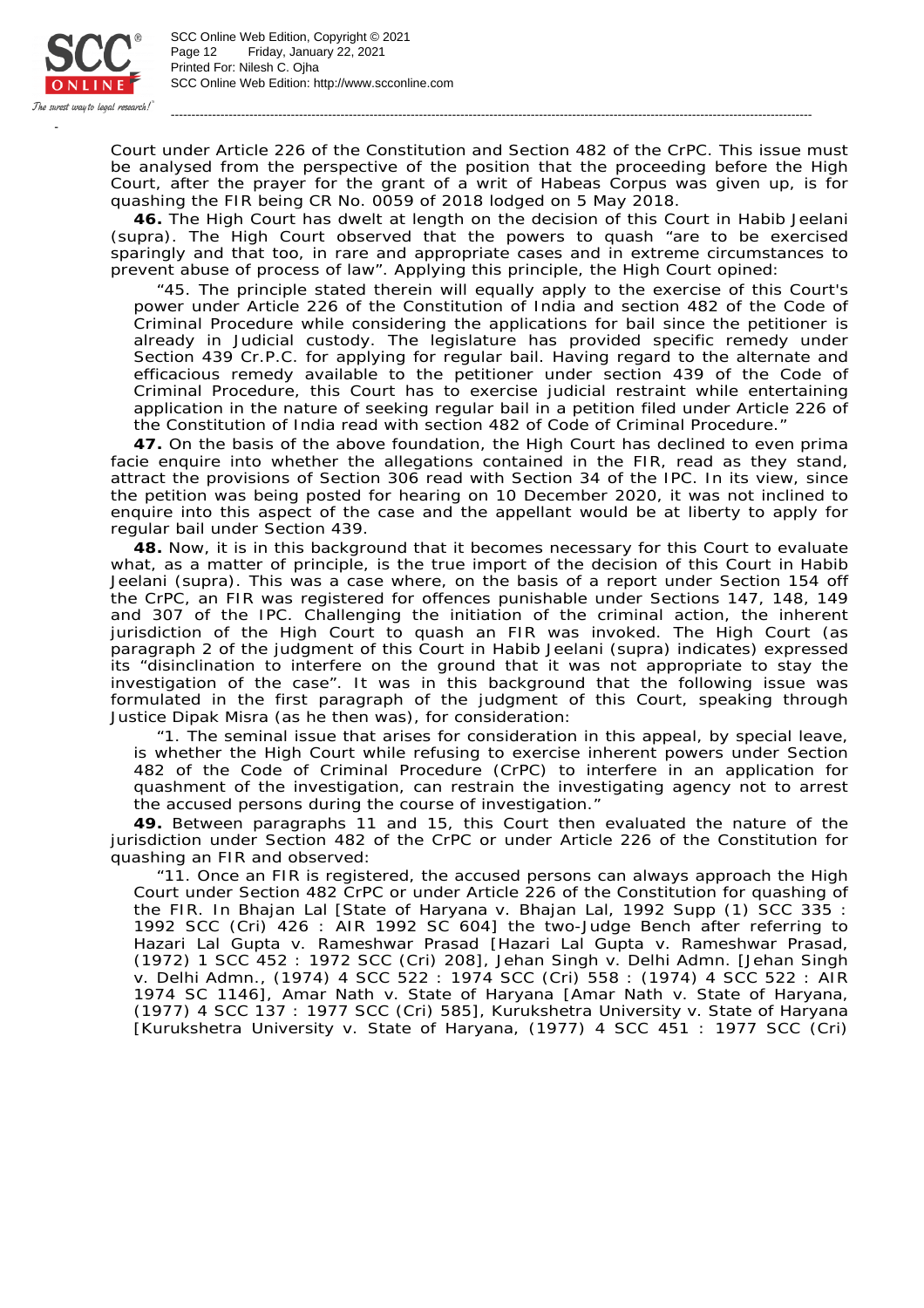

SCC Online Web Edition: http://www.scconline.com Printed For: Nilesh C. Ojha Page 13 Friday, January 22, 2021 SCC Online Web Edition, Copyright © 2021

613], *State of Bihar* v. *J.A.C. Saldanha* [*State of Bihar* v. *J.A.C. Saldanha*, (1980) 1 SCC 554 : 1980 SCC (Cri) 272 : (1980) 1 SCC 554 : AIR 1980 SC 326], *State of W.B.* v. *Swapan Kumar Guha* [*State of W.B.* v. *Swapan Kumar Guha*, (1982) 1 SCC 561 : 1982 SCC (Cri) 283 : (1982) 1 SCC 561 : AIR 1982 SC 949], *Nagawwa* v. *Veeranna Shivalingappa Konjalgi* [*Nagawwa* v. *Veeranna Shivalingappa Konjalgi*, (1976) 3 SCC 736 : 1976 SCC (Cri) 507 : (1976) 3 SCC 736 : AIR 1976 SC 1947], *Madhavrao Jiwajirao Scindia* v. *Sambhajirao Chandrojirao Angre* [*Madhavrao Jiwajirao Scindia* v. *Sambhajirao Chandrojirao Angre*, (1988) 1 SCC 692 : 1988 SCC (Cri) 234], *State of Bihar* v. *Murad Ali Khan* [*State of Bihar* v. *Murad Ali Khan*, (1988) 4 SCC 655 : 1989 SCC (Cri) 27 : (1988) 4 SCC 655 : AIR 1989 SC 1] and some other authorities that had dealt with the contours of exercise of inherent powers of the High Court, thought it appropriate to mention certain category of cases by way of illustration wherein the extraordinary power under Article 226 of the Constitution or inherent power under Section 482 CrPC could be exercised either to prevent abuse of the process of any court or otherwise to secure the ends of justice. The Court also observed that it may not be possible to lay down any precise, clearly defined and sufficiently channelised and inflexible guidelines or rigid formulae and to give an exhaustive list of myriad cases wherein such power should be exercised.

-----------------------------------------------------------------------------------------------------------------------------------------------------------

12. The illustrations given by the Court need to be recapitulated : (*Bhajan Lal case* [*State of Haryana* v. *Bhajan Lal*, 1992 Supp (1) SCC 335 : 1992 SCC (Cri) 426 : AIR 1992 SC 604], SCC pp. 378-79, para 102)

- "(*1*) Where the allegations made in the first information report or the complaint, even if they are taken at their face value and accepted in their entirety do not prima facie constitute any offence or make out a case against the accused.
- (*2*) Where the allegations in the first information report and other materials, if any, accompanying the FIR do not disclose a cognizable offence, justifying an investigation by police officers under Section 156(1) of the Code except under an order of a Magistrate within the purview of Section 155(2) of the Code.
- (*3*) Where the uncontroverted allegations made in the FIR or complaint and the evidence collected in support of the same do not disclose the commission of any offence and make out a case against the accused.
- (*4*) Where, the allegations in the FIR do not constitute a cognizable offence but constitute only a non-cognizable offence, no investigation is permitted by a police officer without an order of a Magistrate as contemplated under Section 155(2) of the Code.
- (*5*) Where the allegations made in the FIR or complaint are so absurd and inherently improbable on the basis of which no prudent person can ever reach a just conclusion that there is sufficient ground for proceeding against the accused.
- (*6*) Where there is an express legal bar engrafted in any of the provisions of the Code or the Act concerned (under which a criminal proceeding is instituted) to the institution and continuance of the proceedings and/or where there is a specific provision in the Code or the Act concerned, providing efficacious redress for the grievance of the aggrieved party.
- (*7*) Where a criminal proceeding is manifestly attended with mala fides and/or where the proceeding is maliciously instituted with an ulterior motive for wreaking vengeance on the accused and with a view to spite him due to private and personal grudge."

It is worthy to note that the Court has clarified that the said parameters or guidelines are not exhaustive but only illustrative. Nevertheless, it throws light on the circumstances and situations where the Court's inherent power can be exercised.

13. There can be no dispute over the proposition that inherent power in a matter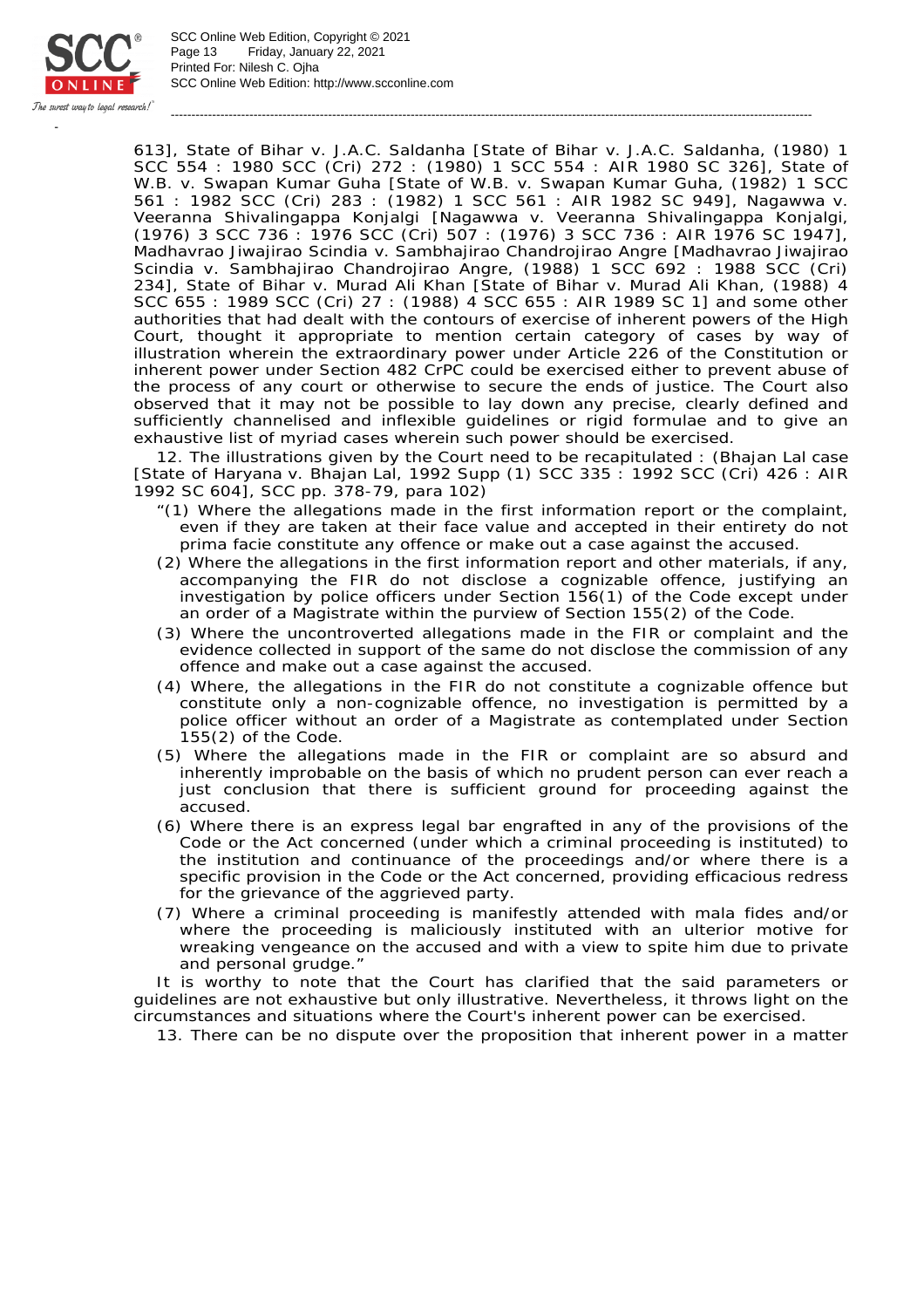

SCC Online Web Edition: http://www.scconline.com Printed For: Nilesh C. Ojha Page 14 Friday, January 22, 2021 SCC Online Web Edition, Copyright © 2021

of quashment of FIR has to be exercised sparingly and with caution and when and only when such exercise is justified by the test specifically laid down in the provision itself. There is no denial of the fact that the power under Section 482 CrPC is very wide but it needs no special emphasis to state that conferment of wide power requires the Court to be more cautious. It casts an onerous and more diligent duty on the Court.

-----------------------------------------------------------------------------------------------------------------------------------------------------------

14. In this regard, it would be seemly to reproduce a passage from *Kurukshetra University* [*Kurukshetra University* v. *State of Haryana*, (1977) 4 SCC 451 : 1977 SCC (Cri) 613] wherein Chandrachud, J. (as his Lordship then was) opined thus : (SCC p. 451, para 2)

"*2.* It surprises us in the extreme that the High Court thought that in the exercise of its inherent powers under Section 482 of the Code of Criminal Procedure, it could quash a first information report. The police had not even commenced investigation into the complaint filed by the Warden of the University and no proceeding at all was pending in any court in pursuance of the FIR. It ought to be realised that inherent powers do not confer an arbitrary jurisdiction on the High Court to act according to whim or caprice. That statutory power has to be exercised sparingly, with circumspection and in the rarest of rare cases."

15. We have referred to the said decisions only to stress upon the issue, how the exercise of jurisdiction by the High Court in a proceeding relating to quashment of FIR can be justified. We repeat even at the cost of repetition that the said power has to be exercised in a very sparing manner and is not to be used to choke or smother the prosecution that is legitimate. The surprise that was expressed almost four decades ago in *Kurukshetra University case* [*Kurukshetra University* v. *State of Haryana*, (1977) 4 SCC 451 : 1977 SCC (Cri) 613] compels us to observe that we are also surprised by the impugned order."

**50.** Thereafter, this Court noted that "the High Court has not referred to allegations made in the FIR or what has come out in the investigation". While on the one hand, the High Court declined in exercising its jurisdiction under Section 482 to quash the proceedings, it nonetheless directed the police not to arrest the appellants during the pendency of the investigation. It was in this context that this Court observed that the High Court had, while dismissing the applications under Section 482, passed orders that if the accused surrenders before the trial Magistrate, he shall be admitted to bail on such terms and conditions as it was deemed fit and appropriate. After adverting to the earlier decision in *Hema Mishra* v. State of UP<sup>14</sup>, this Court observed:

"23. We have referred to the authority in *Hema Mishra* [*Hema Mishra* v. *State of U.P.*, (2014) 4 SCC 453 : (2014) 2 SCC (Cri) 363] as that specifically deals with the case that came from the State of Uttar Pradesh where Section 438 CrPC has been deleted. It has concurred with the view expressed in *Lal Kamlendra Pratap Singh* [*Lal Kamlendra Pratap Singh* v. *State of U.P.*, (2009) 4 SCC 437 : (2009) 2 SCC (Cri) 330]. The said decision, needless to say, has to be read in the context of the State of Uttar Pradesh. We do not intend to elaborate the said principle as that is not necessary in this case. What needs to be stated here is that the States where Section 438 CrPC has not been deleted and kept on the statute book, the High Court should be well advised that while entertaining petitions under Article 226 of the Constitution or Section 482 CrPC, it exercises judicial restraint. We may hasten to clarify that the Court, if it thinks fit, regard being had to the parameters of quashing and the selfrestraint imposed by law, has the jurisdiction to quash the investigation and may pass appropriate interim orders as thought apposite in law, but it is absolutely inconceivable and unthinkable to pass an order of the present nature while declining to interfere or expressing opinion that it is not appropriate to stay the investigation. This kind of order is really inappropriate and unseemly. It has no sanction in law. The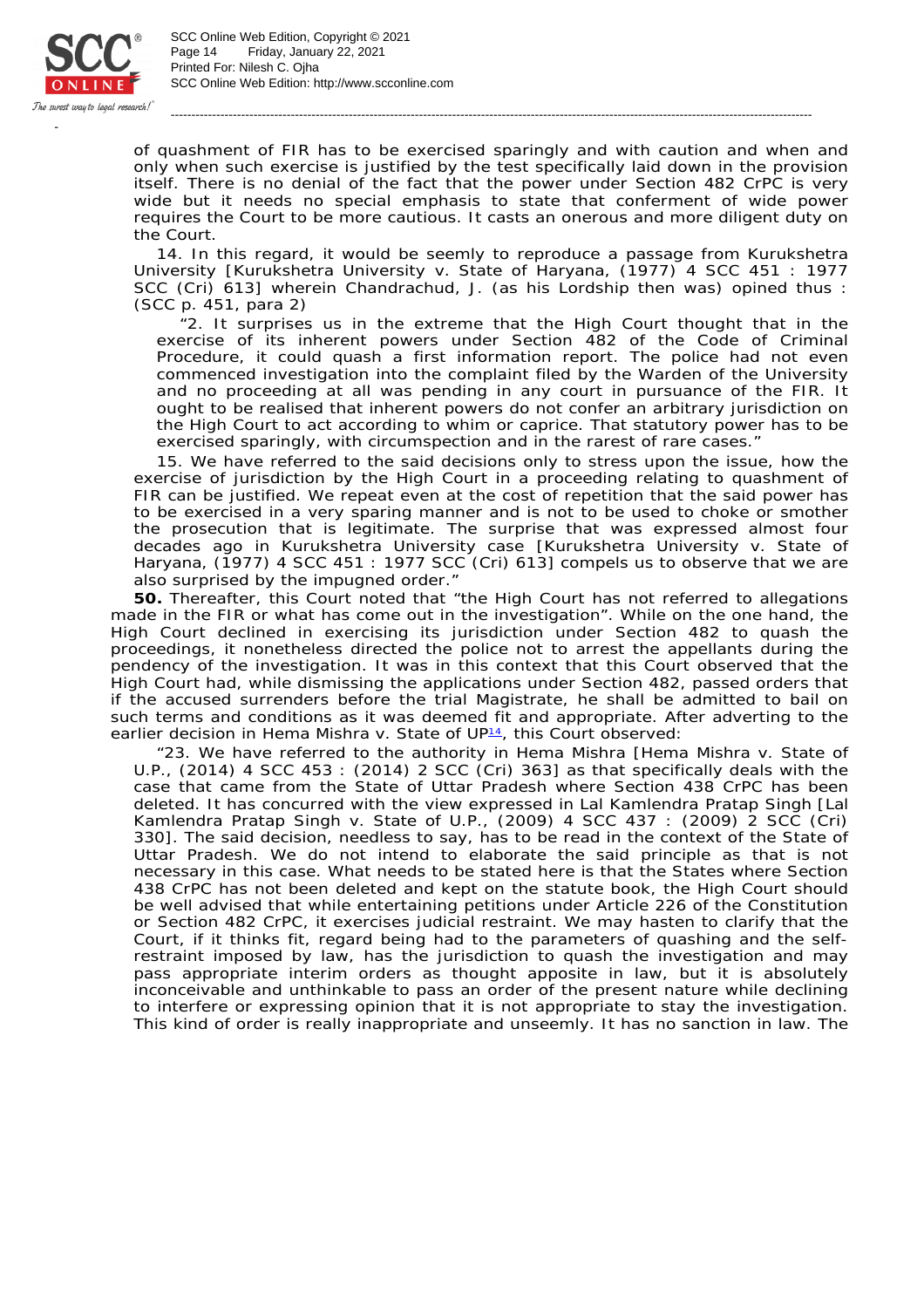

SCC Online Web Edition: http://www.scconline.com Printed For: Nilesh C. Ojha Page 15 Friday, January 22, 2021 SCC Online Web Edition, Copyright © 2021

courts should oust and obstruct unscrupulous litigants from invoking the inherent jurisdiction of the Court on the drop of a hat to file an application for quashing of launching an FIR or investigation and then seek relief by an interim order. It is the obligation of the Court to keep such unprincipled and unethical litigants at bay."

-----------------------------------------------------------------------------------------------------------------------------------------------------------

**51.** The above decision thus arose in a situation where the High Court had declined to entertain a petition for quashing an FIR under Section 482 of the CrPC. However, it nonetheless directed the investigating agency not to arrest the accused during the pendency of the investigation. This was held to be impermissible by this Court. On the other hand, this Court clarified that the High Court if it thinks fit, having regard to the parameters for quashing and the self-restraint imposed by law, has the jurisdiction to quash the investigation "and may pass appropriate interim orders as thought apposite in law". Clearly therefore, the High Court in the present case has misdirected itself in declining to enquire *prima facie* on a petition for quashing whether the parameters in the exercise of that jurisdiction have been duly established and if so whether a case for the grant of interim bail has been made out. The settled principles which have been consistently reiterated since the judgment of this Court in *State of Haryana* v. *Bhajan*  La<sup>p<sub>5</sub></sup> ("Bhajan Lal") include a situation where the allegations made in the FIR or the complaint, even if they are taken at their face value and accepted in their entirety, do not *prima facie* constitute any offence or make out a case against the accused. This legal position was recently reiterated in a decision by a two-judge Bench of this Court in Kamal Shivaji Pokarnekar v. State of Maharashtra<sup>16</sup>.

**I** *Prima Facie* **evaluation of the FIR and the grant of bail**

**52.** The striking aspect of the impugned judgment of the High Court spanning over fifty-six pages is the absence of any evaluation even *prima facie* of the most basic issue. The High Court, in other words, failed to apply its mind to a fundamental issue which needed to be considered while dealing with a petition for quashing under Article 226 of the Constitution or Section 482 of the CrPC. The High Court, by its judgment dated 9 November 2020, has instead allowed the petition for quashing to stand over for hearing a month later, and therefore declined to allow the appellant's prayer for interim bail and relegated him to the remedy under Section 439 of the CrPC. In the meantime, liberty has been the casualty. The High Court having failed to evaluate *prima facie* whether the allegations in the FIR, taken as they stand, bring the case within the fold of Section 306 read with Section 34 of the IPC, this Court is now called upon to perform the task.

**53.** Before we evaluate the contents of the FIR, a reference to Section 306 of the IPC is necessary. Section 306 stipulates that if a person commits suicide "whoever abets the commission of such suicide" shall be punished with imprisonment extending up to 10 years<sup>17</sup>. Section 107 is comprised within Chapter V of the IPC, which is titled "Of Abetment". Section 107 provides:

"107. Abetment of a thing.—A person abets the doing of a thing, who— First.— Instigates any person to do that thing; or

Secondly.—Engages with one or more other person or persons in any conspiracy for the doing of that thing, if an act or illegal omission takes place in pursuance of that conspiracy, and in order to the doing of that thing; or

Thirdly.—Intentionally aids, by any act or illegal omission, the doing of that thing.

Explanation 1.—A person who, by willful misrepresentation, or by willful concealment of a material fact which he is bound to disclose, voluntarily causes or procures, or attempts to cause or procure, a thing to be done, is said to instigate the doing of that thing.

Illustration A, a public officer, is authorised by a warrant from a Court of Justice to apprehend Z, B, knowing that fact and also that C is not Z, willfully represents to A that C is Z, and thereby intentionally causes A to apprehend C. Here B abets by instigation the apprehension of C.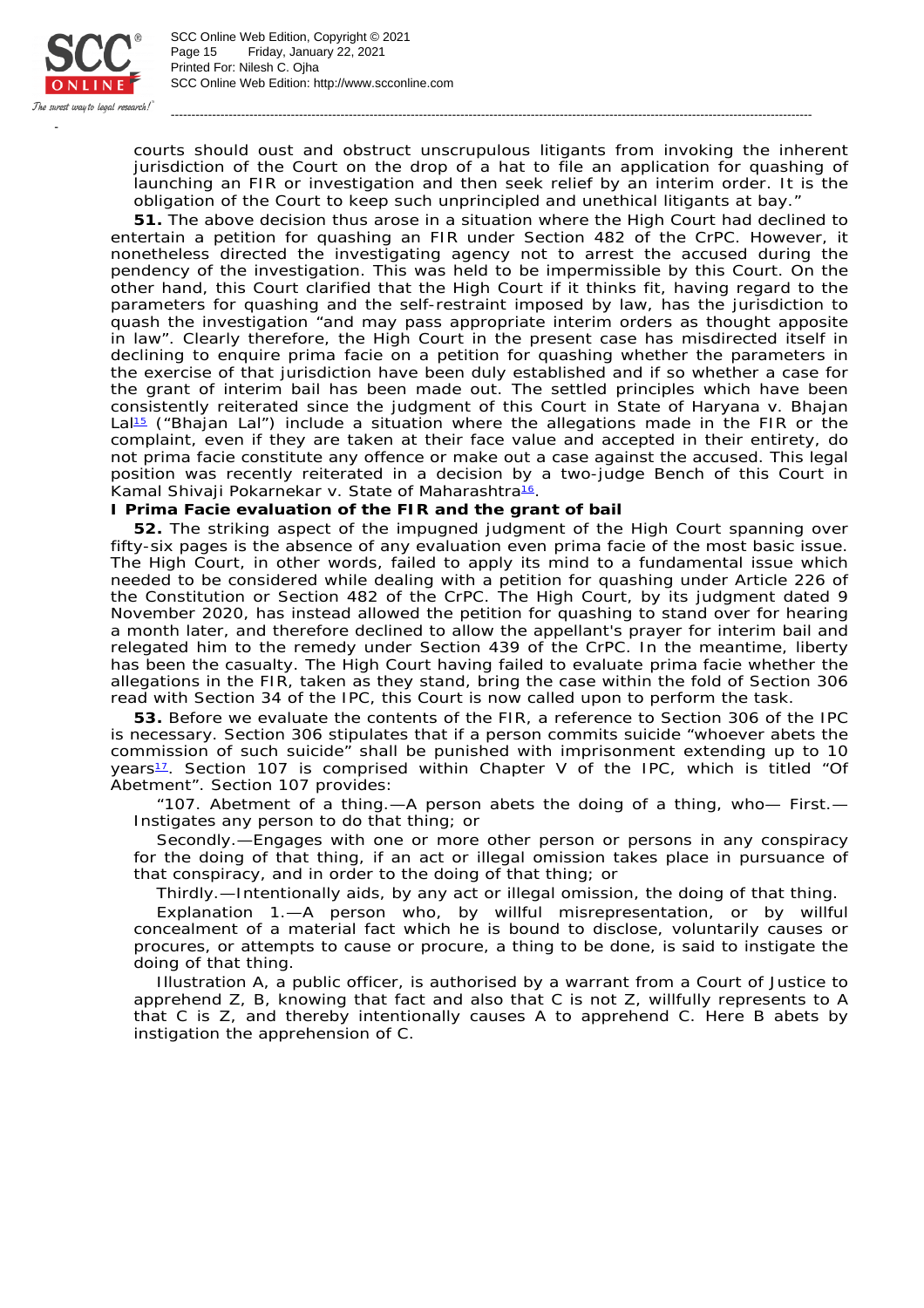

SCC Online Web Edition: http://www.scconline.com Printed For: Nilesh C. Ojha Page 16 Friday, January 22, 2021 SCC Online Web Edition, Copyright © 2021

Explanation 2.—Whoever, either prior to or at the time of the commission of an act, does anything in order to facilitate the commission of that act, and thereby facilitates the commission thereof, is said to aid the doing of that act."

-----------------------------------------------------------------------------------------------------------------------------------------------------------

**54.** The first segment of Section 107 defines abetment as the instigation of a person to do a particular thing. The second segment defines it with reference to engaging in a conspiracy with one or more other persons for the doing of a thing, and an act or illegal omission in pursuance of the conspiracy. Under the third segment, abetment is founded on intentionally aiding the doing of a thing either by an act or omission. These provisions have been construed specifically in the context of Section 306 to which a reference is necessary in order to furnish the legal foundation for assessing the contents of the FIR. These provisions have been construed in the earlier judgments of this Court in *State of West Bengal* v. *Orilal Jaiswal*<sup>18</sup>, Randhir Singh v. State of Punjab<sup>19</sup>, Kishori Lal v. State of MP<sup>20</sup> ("Kishori Lal") and Kishangiri Mangalgiri Goswami v. State of Gujarat<sup>21</sup>. In Amalendu Pal v. State of West Benga<sup>p2</sup>, Justice Mukundakam Sharma, speaking for a two judge Bench of this Court and having adverted to the earlier decisions, observed:

"12…It is also to be borne in mind that in cases of alleged abetment of suicide there must be proof of direct or indirect acts of incitement to the commission of suicide. Merely on the allegation of harassment without there being any positive action proximate to the time of occurrence on the part of the accused which led or compelled the person to commit suicide, conviction in terms of Section 306 IPC is not sustainable."

**55.** The Court noted that before a person may be said to have abetted the commission of suicide, they "must have played an active role by an act of instigation or by doing certain act to facilitate the commission of suicide". Instigation, as this Court held in *Kishori Lal* (supra), "literally means to provoke, incite, urge on or bring about by persuasion to do anything". In S S Chheena v. Vijay Kumar Mahajan<sup>23</sup>, a two judge Bench of this Court, speaking through Justice Dalveer Bhandari, observed:

"25. Abetment involves a mental process of instigating a person or intentionally aiding a person in doing of a thing. Without a positive act on the part of the accused to instigate or aid in committing suicide, conviction cannot be sustained. The intention of the legislature and the ratio of the cases decided by this Court is clear that in order to convict a person under Section 306 IPC there has to be a clear mens rea to commit the offence. It also requires an active act or direct act which led the deceased to commit suicide seeing no option and that act must have been intended to push the deceased into such a position that he committed suicide."

56. Madan Mohan Singh v. State of Gujarat<sup>24</sup> was specifically a case which arose in the context of a petition under Section 482 of the CrPC where the High Court had dismissed the petition for quashing an FIR registered for offences under Sections 306 and 294(B) of the IPC. In that case, the FIR was registered on a complaint of the spouse of the deceased who was working as a driver with the accused. The driver had been rebuked by the employer and was later found to be dead on having committed suicide. A suicide note was relied upon in the FIR, the contents of which indicated that the driver had not been given a fixed vehicle unlike other drivers besides which he had other complaints including the deduction of 15 days' wages from his salary. The suicide note named the accused-appellant. In the decision of a two judge Bench of this Court, delivered by Justice V S Sirpurkar, the test laid down in *Bhajan Lal* (supra) was applied and the Court held:

"10. We are convinced that there is absolutely nothing in this suicide note or the FIR which would even distantly be viewed as an offence much less under Section 306 IPC. We could not find anything in the FIR or in the so-called suicide note which could be suggested as abetment to commit suicide. In such matters there must be an allegation that the accused had instigated the deceased to commit suicide or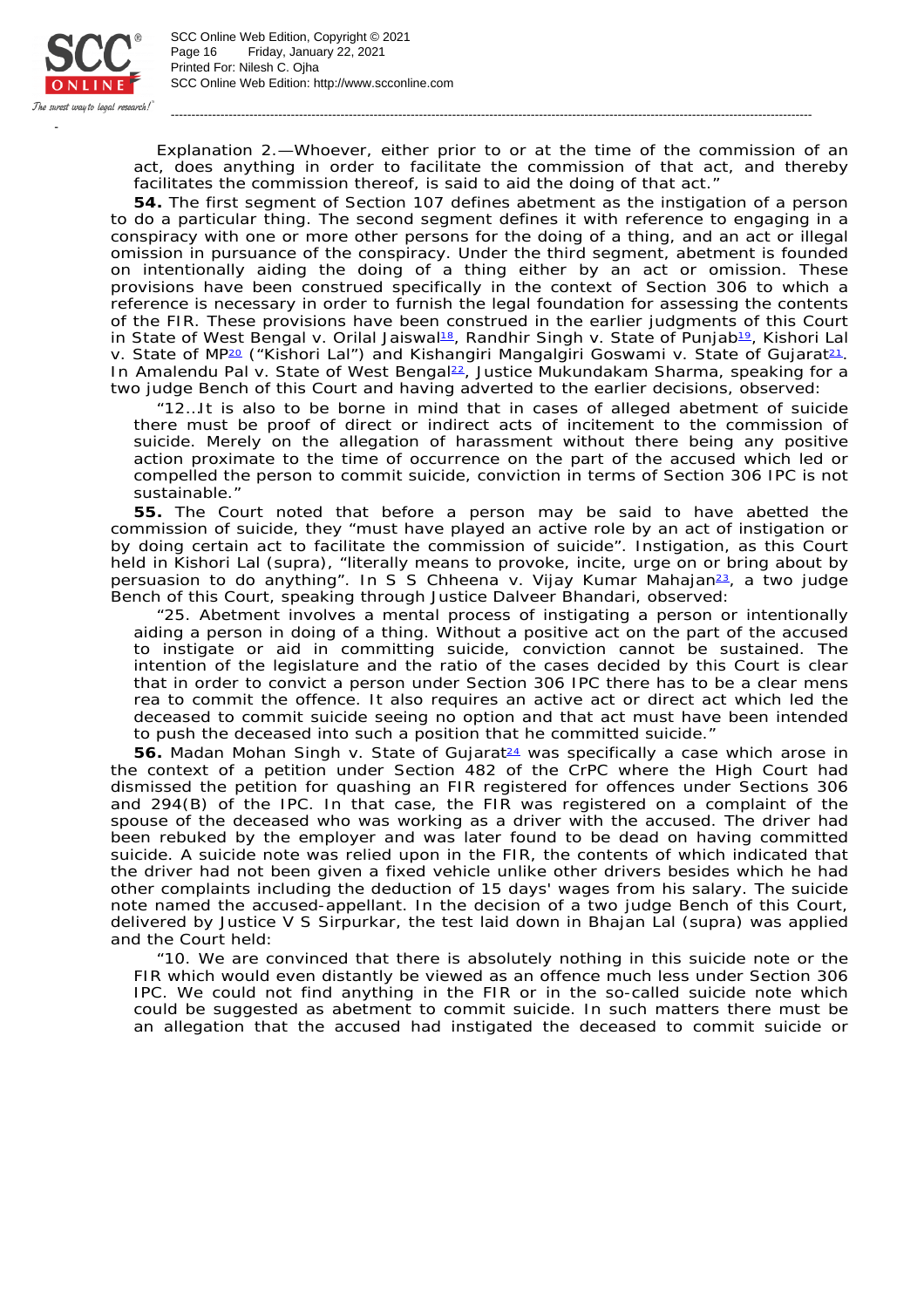

SCC Online Web Edition: http://www.scconline.com Printed For: Nilesh C. Ojha Page 17 Friday, January 22, 2021 SCC Online Web Edition, Copyright © 2021

secondly, had engaged with some other person in a conspiracy and lastly, that the accused had in any way aided any act or illegal omission to bring about the suicide.

-----------------------------------------------------------------------------------------------------------------------------------------------------------

11. In spite of our best efforts and microscopic examination of the suicide note and the FIR, all that we find is that the suicide note is a rhetoric document in the nature of a departmental complaint. It also suggests some mental imbalance on the part of the deceased which he himself describes as depression. In the so-called suicide note, it cannot be said that the accused ever intended that the driver under him should commit suicide or should end his life and did anything in that behalf. Even if it is accepted that the accused changed the duty of the driver or that the accused asked him not to take the keys of the car and to keep the keys of the car in the office itself, it does not mean that the accused intended or knew that the driver should commit suicide because of this."

**57.** Dealing with the provisions of Section 306 of the IPC and the meaning of abetment within the meaning of Section 107, the Court observed:

"12. In order to bring out an offence under Section 306 IPC specific abetment as contemplated by Section 107 IPC on the part of the accused with an intention to bring about the suicide of the person concerned as a result of that abetment is required. The intention of the accused to aid or to instigate or to abet the deceased to commit suicide is a must for this particular offence under Section 306 IPC. We are of the clear opinion that there is no question of there being any material for offence under Section 306 IPC either in the FIR or in the so-called suicide note."

**58.** The Court noted that the suicide note expressed a state of anguish of the deceased and "cannot be depicted as expressing anything intentional on the part of the accused that the deceased might commit suicide". Reversing the judgment of the High Court, the petition under Section 482 was allowed and the FIR was quashed.

**59.** In a concurring judgment delivered by one of us (Dhananjaya Y. Chandrachud J) in the decision of the Constitution Bench in *Common Cause* (supra), the provisions of Section 107 were explained with the following observations:

"458. For abetting an offence, the person abetting must have intentionally aided the commission of the crime. Abetment requires an instigation to commit or intentionally aiding the commission of a crime. It presupposes a course of conduct or action which (in the context of the present discussion) facilitates another to end life. Hence abetment of suicide is an offence expressly punishable under Sections 305 and 306 IPC."

60. More recently in *M Arjunan* v. State (represented by its Inspector of Police)<sup>25</sup>, a two judge Bench of this Court, speaking through Justice R. Banumathi, elucidated the essential ingredients of the offence under Section 306 of the IPC in the following observations:

"7. The essential ingredients of the offence under Section 306 IPC are : (*i*) the abetment; (*ii*) the intention of the accused to aid or instigate or abet the deceased to commit suicide. The act of the accused, however, insulting the deceased by using abusive language will not, by itself, constitute the abetment of suicide. There should be evidence capable of suggesting that the accused intended by such act to instigate the deceased to commit suicide. Unless the ingredients of instigation/abetment to commit suicide are satisfied the accused cannot be convicted under Section 306 IPC."

**61.** Similarly, in another recent judgment of this Court in *Ude Singh* v. *State of*  Haryana<sup>26</sup>, a two judge Bench of this Court, speaking through Justice Dinesh Maheshwari, expounded on the ingredients of Section 306 of the IPC, and the factors to be considered in determining whether a case falls within the ken of the aforesaid provision, in the following terms:

"38. In cases of alleged abetment of suicide, there must be a proof of direct or indirect act/s of incitement to the commission of suicide. It could hardly be disputed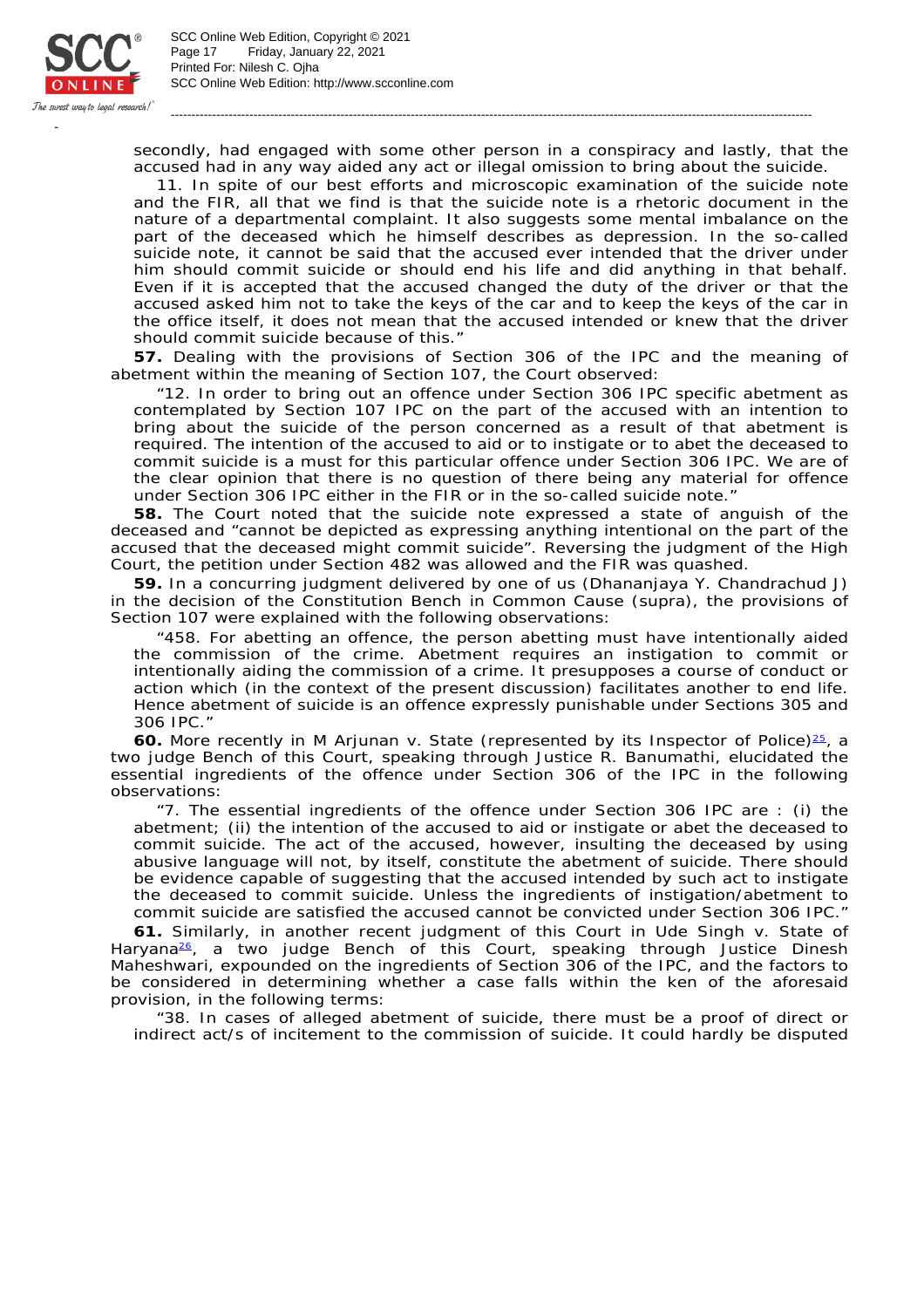

SCC Online Web Edition: http://www.scconline.com Printed For: Nilesh C. Ojha Page 18 Friday, January 22, 2021 SCC Online Web Edition, Copyright © 2021

that the question of cause of a suicide, particularly in the context of an offence of abetment of suicide, remains a vexed one, involving multifaceted and complex attributes of human behaviour and responses/reactions. In the case of accusation for abetment of suicide, the Court would be looking for cogent and convincing proof of the act/s of incitement to the commission of suicide. In the case of suicide, mere allegation of harassment of the deceased by another person would not suffice unless there be such action on the part of the accused which compels the person to commit suicide; and such an offending action ought to be proximate to the time of occurrence. Whether a person has abetted in the commission of suicide by another or not, could only be gathered from the facts and circumstances of each case.

-----------------------------------------------------------------------------------------------------------------------------------------------------------

39. For the purpose of finding out if a person has abetted commission of suicide by another, the consideration would be if the accused is guilty of the act of instigation of the act of suicide. As explained and reiterated by this Court in the decisions abovereferred, instigation means to goad, urge forward, provoke, incite or encourage to do an act. If the persons who committed suicide had been hypersensitive and the action of accused is otherwise not ordinarily expected to induce a similarly circumstanced person to commit suicide, it may not be safe to hold the accused guilty of abetment of suicide. But, on the other hand, if the accused by his acts and by his continuous course of conduct creates a situation which leads the deceased perceiving no other option except to commit suicide, the case may fall within the four-corners of Section 306 IPC. If the accused plays an active role in tarnishing the self-esteem and selfrespect of the victim, which eventually draws the victim to commit suicide, the accused may be held guilty of abetment of suicide. The question of *mens rea* on the part of the accused in such cases would be examined with reference to the actual acts and deeds of the accused and if the acts and deeds are only of such nature where the accused intended nothing more than harassment or snap show of anger, a particular case may fall short of the offence of abetment of suicide. However, if the accused kept on irritating or annoying the deceased by words or deeds until the deceased reacted or was provoked, a particular case may be that of abetment of suicide. Such being the matter of delicate analysis of human behaviour, each case is required to be examined on its own facts, while taking note of all the surrounding factors having bearing on the actions and psyche of the accused and the deceased."

62. Similarly, in *Rajesh v. State of Haryana<sup>21</sup>*, a two judge Bench of this Court, speaking through Justice L. Nageswara Rao, held as follows:

"9. Conviction under Section 306 IPC is not sustainable on the allegation of harassment without there being any positive action proximate to the time of occurrence on the part of the accused, which led or compelled the person to commit suicide. In order to bring a case within the purview of Section 306 IPC, there must be a case of suicide and in the commission of the said offence, the person who is said to have abetted the commission of suicide must have played an active role by an act of instigation or by doing certain act to facilitate the commission of suicide. Therefore, the act of abetment by the person charged with the said offence must be proved and established by the prosecution before he could be convicted under Section 306 IPC."

63. In a recent decision of this Court in *Gurcharan Singh* v. State of Punjab<sup>28</sup>, a three judge Bench of this Court, speaking through Justice Hrishikesh Roy, held thus:

"15. As in all crimes, *mens rea* has to be established. To prove the offence of abetment, as specified under Sec 107 of the IPC, the state of mind to commit a particular crime must be visible, to determine the culpability. In order to prove *mens rea*, there has to be something on record to establish or show that the appellant herein had a guilty mind and in furtherance of that state of mind, abetted the suicide of the deceased."

64. In Vaijnath Kondiba Khandke v. State of Maharashtra<sup>29</sup>, a two judge Bench of this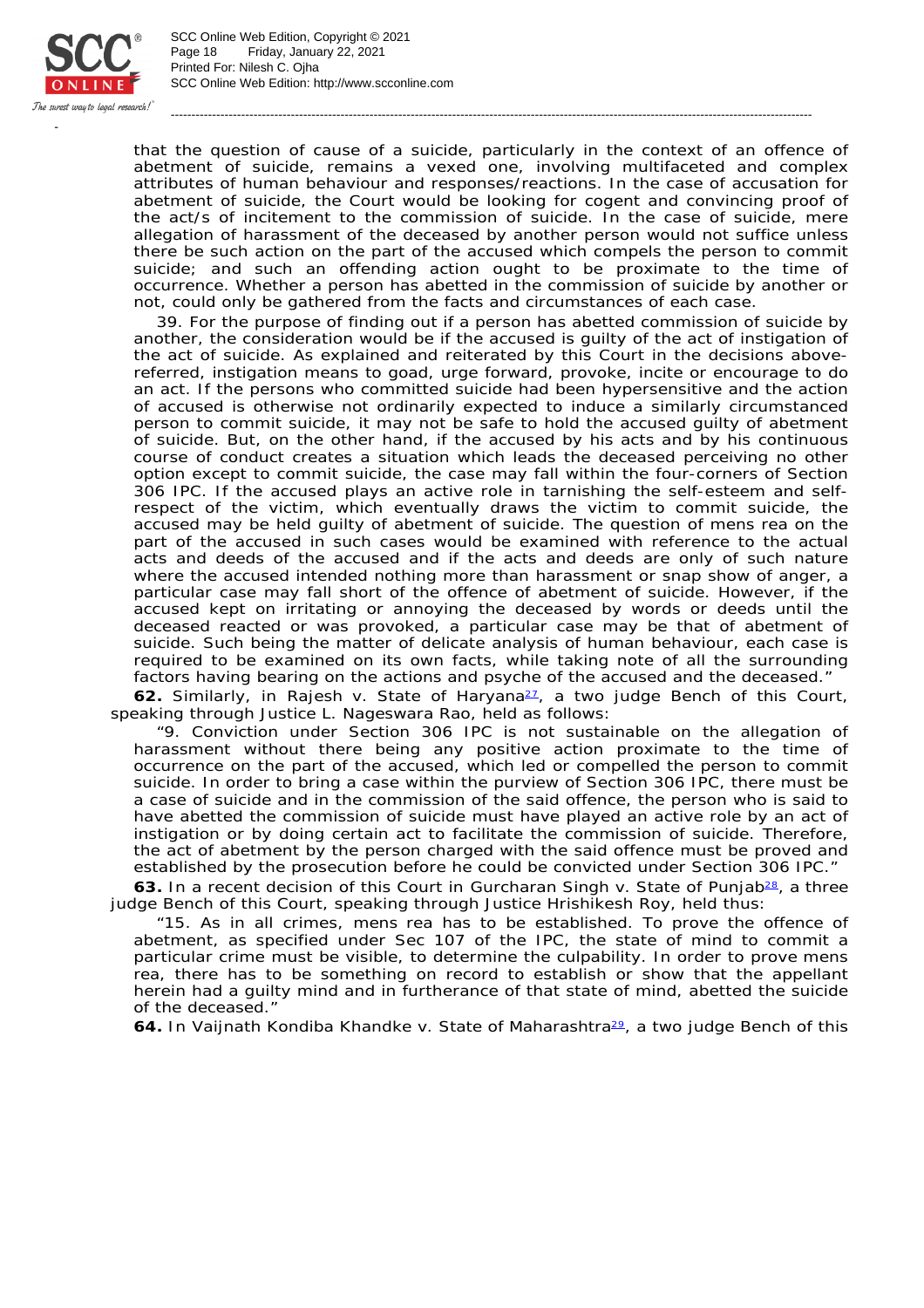

SCC Online Web Edition: http://www.scconline.com Printed For: Nilesh C. Ojha Page 19 Friday, January 22, 2021 SCC Online Web Edition, Copyright © 2021

Court, speaking through Justice U.U. Lalit, dealt with an appeal against the rejection of an application under Section 482 of the CrPC, for quashing an FIR registered under Sections 306 and 506 read with Section 34 of the IPC. A person serving in the office of the Deputy Director of Education Aurangabad had committed suicide on 8 August 2017. His wife made a complaint to the police that her husband was suffering from mental torture as his superiors were getting heavy work done from her husband. This resulted in him having to work from 10 AM to 10 PM and even at odd hours and on holidays. The specific allegation against the appellant was that he had stopped the deceased's salary for one month and was threatening the deceased that his increment would be stopped. This Court noted that there was no suicide note, and the only material on record was in the form of assertions made by the deceased's wife in her report to the police. The Court went on to hold that the facts on record were inadequate and insufficient to bring home the charge of abetment of suicide under Section 306 of the IPC. The mere factum of work being assigned by the appellant to the deceased, or the stoppage of salary for a month, was not enough to prove criminal intent or guilty mind. Consequently, proceedings against the appellant were quashed.

-----------------------------------------------------------------------------------------------------------------------------------------------------------

**65.** On the other hand, we must also notice the decision in *Praveen Pradhan* (supra) where a two judge Bench of this Court, speaking through Justice B.S. Chauhan, dismissed an appeal against the rejection of an application under Section 482 of the CrPC by the High Court for quashing a criminal proceeding, implicating an offence under Section 306 of the IPC. The suicide note which was left behind by the deceased showed, as this Court observed, that "the appellant perpetually humiliated, exploited and demoralised the deceased, who was compelled to indulge in wrongful practices at the workplace, which hurt his self-respect tremendously." The Court noted that the appellant always scolded the deceased and tried to always force the deceased to resign. Resultantly, the Court observed:

"19. Thus, the case is required to be considered in the light of the aforesaid settled legal propositions. In the instant case, alleged harassment had not been a casual feature, rather remained a matter of persistent harassment. It is not a case of a driver; or a man having an illicit relationship with a married woman, knowing that she also had another paramour; and therefore, cannot be compared to the situation of the deceased in the instant case, who was a qualified graduate engineer and still suffered persistent harassment and humiliation and additionally, also had to endure continuous illegal demands made by the appellant, upon nonfulfilment of which, he would be mercilessly harassed by the appellant for a prolonged period of time. He had also been forced to work continuously for long durations in the factory, vis-à-vis other employees which often even entered to 16-17 hours at a stretch. Such harassment, coupled with the utterance of words to the effect, that, "had there been any other person in his place, he would have certainly committed suicide" is what makes the present case distinct from the aforementioned cases. Considering the facts and circumstances of the present case, we do not think it is a case which requires any interference by this Court as regards the impugned judgment and order [Criminal Miscellaneous Application No. 420 of 2006, decided on 5-1-2012 (Utt)] of the High Court. The appeal is, therefore, dismissed accordingly."

**66.** The contents of the FIR therefore indicated that the deceased had been subjected to harassment persistently and continuously and this was coupled by words used by the accused which led to the commission of suicide.

67. In *Narayan Malhari Thorat* v. *Vinayak Deorao Bhagat<sup>ao</sup>,* this Court, speaking through Justice U.U. Lalit, reversed the judgment of a Division Bench of the High Court which had quashed criminal proceedings in exercise of the jurisdiction under Section 482. This was a case where the FIR was registered pursuant to the information received from the appellant. The FIR stated that the son and daughter-in-law of the appellant were teachers in Zila Parishad School. The respondent used to call the daughter-in-law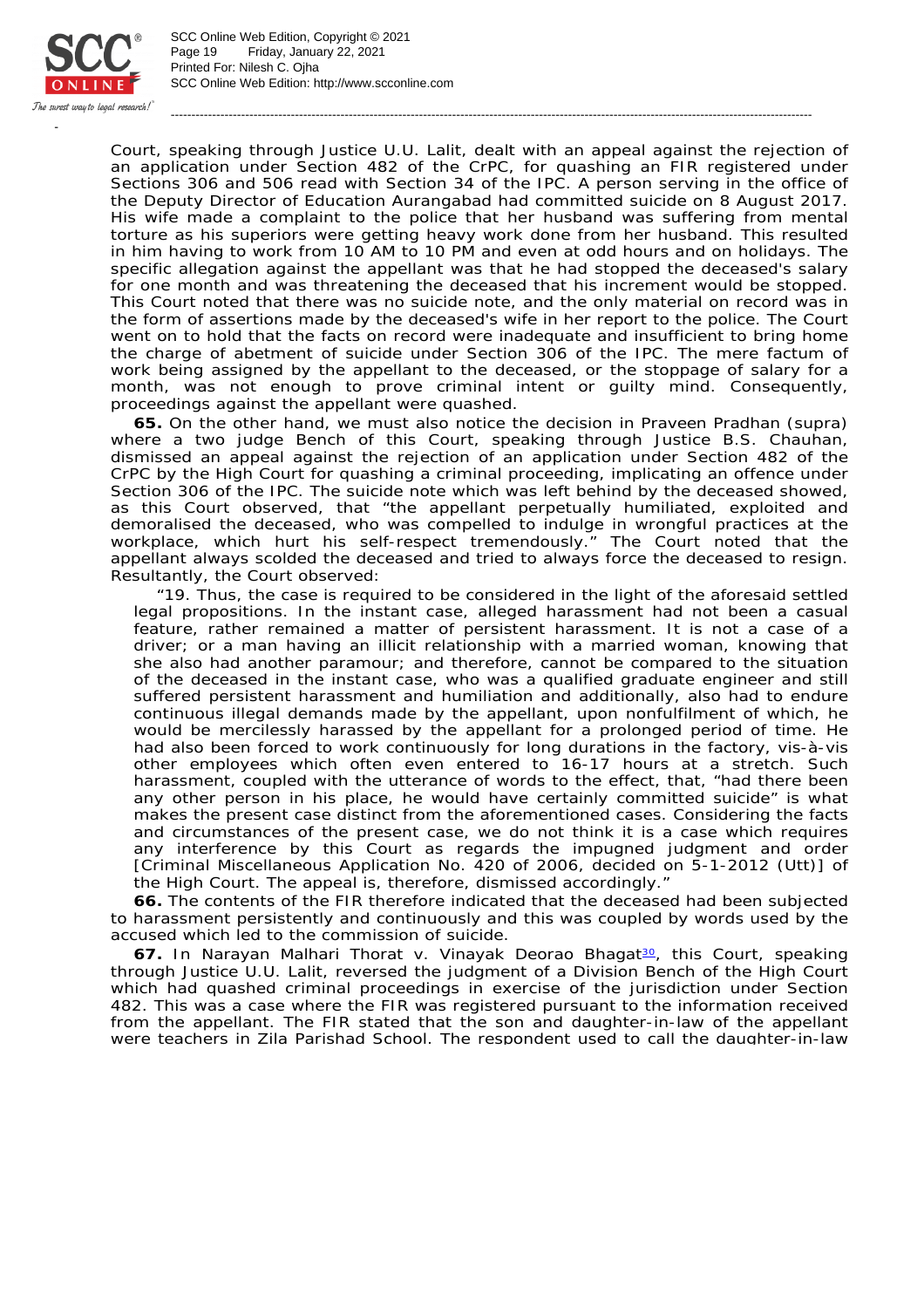

SCC Online Web Edition: http://www.scconline.com Printed For: Nilesh C. Ojha Page 20 Friday, January 22, 2021 SCC Online Web Edition, Copyright © 2021

of the appellant on the phone and used to harass her. Moreover, despite the efforts of the son of the appellant, the respondent did not desist from doing so. This Court noted:

-----------------------------------------------------------------------------------------------------------------------------------------------------------

"12. We now consider the facts of the present case. There are definite allegations that the first respondent would keep on calling the wife of the victim on her mobile and keep harassing her which allegations are supported by the statements of the mother and the wife of the victim recorded during investigation. The record shows that 3-4 days prior to the suicide there was an altercation between the victim and the first respondent. In the light of these facts, coupled with the fact that the suicide note made definite allegation against first respondent, the High Court was not justified in entering into question whether the first respondent had the requisite intention to aid or instigate or abet the commission of suicide. At this juncture when the investigation was yet to be completed and charge-sheet, if any, was yet to be filed, the High Court ought not to have gone into the aspect whether there was requisite mental element or intention on part of the respondent."

**68.** The above observations of the Court clearly indicated that there was a specific allegation in the FIR bearing on the imputation that the respondent had actively facilitated the commission of suicide by continuously harassing the spouse of the victim and in failing to rectify his conduct despite the efforts of the victim.

**69.** Now in this backdrop, it becomes necessary to advert briefly to the contents of the FIR in the present case. The FIR recites that the spouse of the informant had a company carrying on the business of architecture, interior design and engineering consultancy. According to the informant, her husband was over the previous two years "having pressure as he did not receive the money of work carried out by him". The FIR recites that the deceased had called at the office of the appellant and spoken to his accountant for the payment of money. Apart from the above statements, it has been stated that the deceased left behind a suicide note stating that his "money is stuck and following owners of respective companies are not paying our legitimate dues". *Prima facie*, on the application of the test which has been laid down by this Court in a consistent line of authority which has been noted above, it cannot be said that the appellant was guilty of having abetted the suicide within the meaning of Section 306 of the IPC. These observations, we must note, are *prima facie* at this stage since the High Court is still to take up the petition for quashing. Clearly however, the High Court in failing to notice the contents of the FIR and to make a *prima facie* evaluation abdicated its role, functions and jurisdiction when seized of a petition under Section 482 of the CrPC. The High Court recited the legal position that the jurisdiction to quash under Section 482 has to be exercised sparingly. These words, however, are not meaningless incantations, but have to be assessed with reference to the contents of the particular FIR before the High Court. If the High Court were to carry out a *prima facie* evaluation, it would have been impossible for it not to notice the disconnect between the FIR and the provisions of Section 306 of the IPC. The failure of the High Court to do so has led it to adopting a position where it left the appellant to pursue his remedies for regular bail under Section 439. The High Court was clearly in error in failing to perform a duty which is entrusted to it while evaluating a petition under Section 482 albeit at the interim stage.

**70.** The petition before the High Court was instituted under Article 226 of the Constitution and Section 482 of the CrPC. While dealing with the petition under section 482 for quashing the FIR, the High Court has not considered whether *prima facie* the ingredients of the offence have been made out in the FIR. If the High Court were to have carried out this exercise, it would (as we have held in this judgment) have been apparent that the ingredients of the offence have not *prima facie* been established. As a consequence of its failure to perform its function under Section 482, the High Court has disabled itself from exercising its jurisdiction under Article 226 to consider the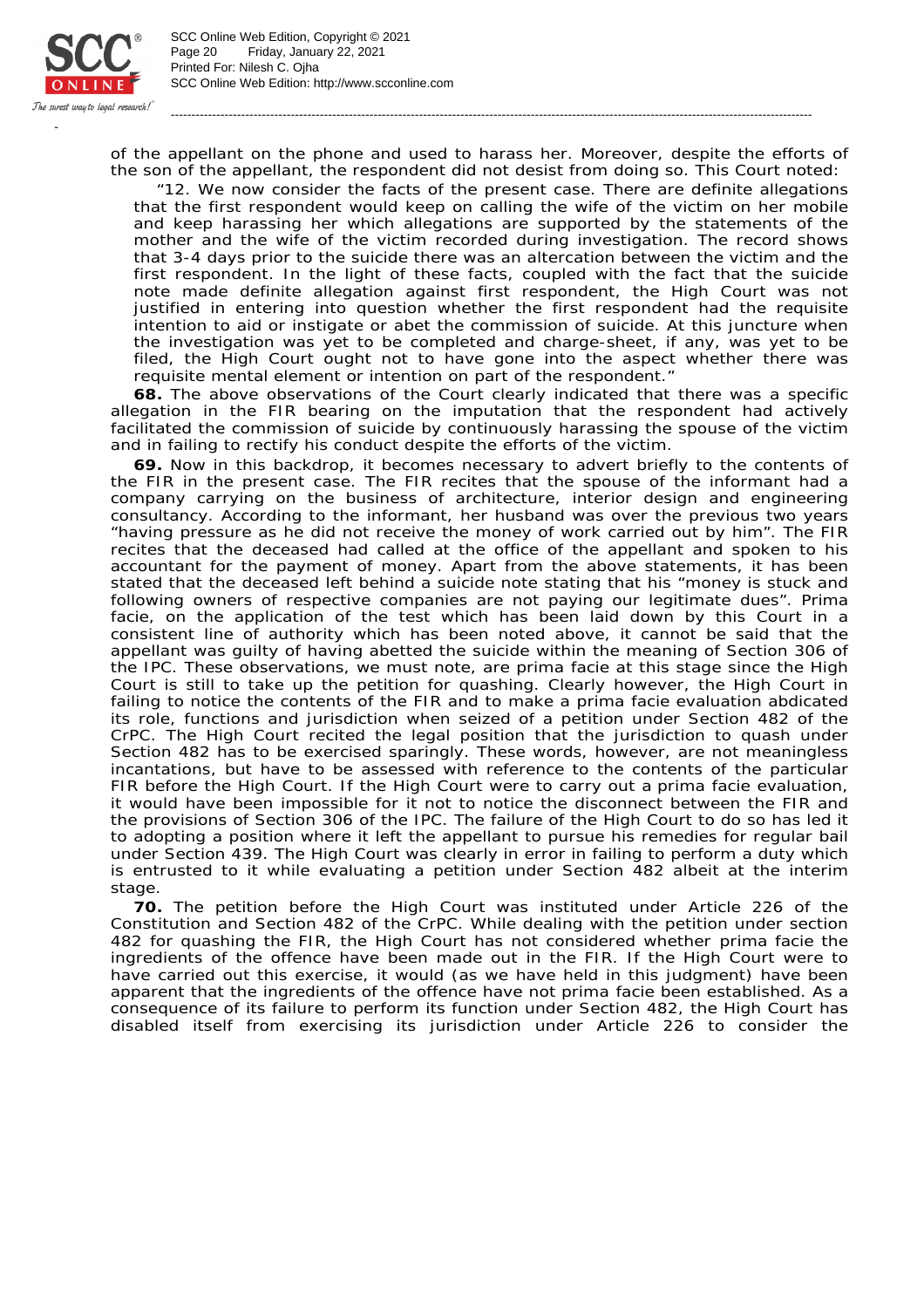

appellant's application for bail. In considering such an application under Article 226, the High Court must be circumspect in exercising its powers on the basis of the facts of each case. However, the High Court should not foreclose itself from the exercise of the power when a citizen has been arbitrarily deprived of their personal liberty in an excess of state power.

-----------------------------------------------------------------------------------------------------------------------------------------------------------

**71.** While considering an application for the grant of bail under Article 226 in a suitable case, the High Court must consider the settled factors which emerge from the precedents of this Court. These factors can be summarized as follows:

- (i) The nature of the alleged offence, the nature of the accusation and the severity of the punishment in the case of a conviction;
- (ii) Whether there exists a reasonable apprehension of the accused tampering with the witnesses or being a threat to the complainant or the witnesses;
- (iii) The possibility of securing the presence of the accused at the trial or the likelihood of the accused fleeing from justice;
- (iv) The antecedents of and circumstances which are peculiar to the accused;
- (v) Whether *prima facie* the ingredients of the offence are made out, on the basis of the allegations as they stand, in the FIR; and
- (vi) The significant interests of the public or the State and other similar considerations.

**72.** These principles have evolved over a period of time and emanate from the following (among other) decisions : *Prahlad Singh Bhati* v. *NCT, Delhi*<sup>31</sup>; *Ram Govind* Upadhyay v. Sudarshan Singh<sup>32</sup>; State of UP v. Amarmani Tripathi<sup>33</sup>; Prasanta Kumar *Sarkar* v. Ashis Chatterjee<sup>34</sup>; Sanjay Chandra v. CBI<sup>35</sup>; and P. Chidambaram v. Central **Bureau of Investigation<sup>36</sup>**.

**73.** These principles are equally applicable to the exercise of jurisdiction under Article 226 of the Constitution when the court is called upon to secure the liberty of the accused. The High Court must exercise its power with caution and circumspection, cognizant of the fact that this jurisdiction is not a ready substitute for recourse to the remedy of bail under Section 439 of the CrPC. In the backdrop of these principles, it has become necessary to scrutinize the contents of the FIR in the case at hand. In this batch of cases, a *prima facie* evaluation of the FIR does not establish the ingredients of the offence of abetment of suicide under Section 306 of the IPC. The appellants are residents of India and do not pose a flight risk during the investigation or the trial. There is no apprehension of tampering of evidence or witnesses. Taking these factors into consideration, the order dated 11 November 2020 envisaged the release of the appellants on bail.

**J Human liberty and the role of Courts**

**74.** Human liberty is a precious constitutional value, which is undoubtedly subject to regulation by validly enacted legislation. As such, the citizen is subject to the edicts of criminal law and procedure. Section 482 recognizes the inherent power of the High Court to make such orders as are necessary to give effect to the provisions of the CrPC "or prevent abuse of the process of any Court or otherwise to secure the ends of justice". Decisions of this court require the High Courts, in exercising the jurisdiction entrusted to them under Section 482, to act with circumspection. In emphasising that the High Court must exercise this power with a sense of restraint, the decisions of this Court are founded on the basic principle that the due enforcement of criminal law should not be obstructed by the accused taking recourse to artifices and strategies. The public interest in ensuring the due investigation of crime is protected by ensuring that the inherent power of the High Court is exercised with caution. That indeed is one - and a significant - end of the spectrum. The other end of the spectrum is equally important : the recognition by Section 482 of the power inhering in the High Court to prevent the abuse of process or to secure the ends of justice is a valuable safeguard for protecting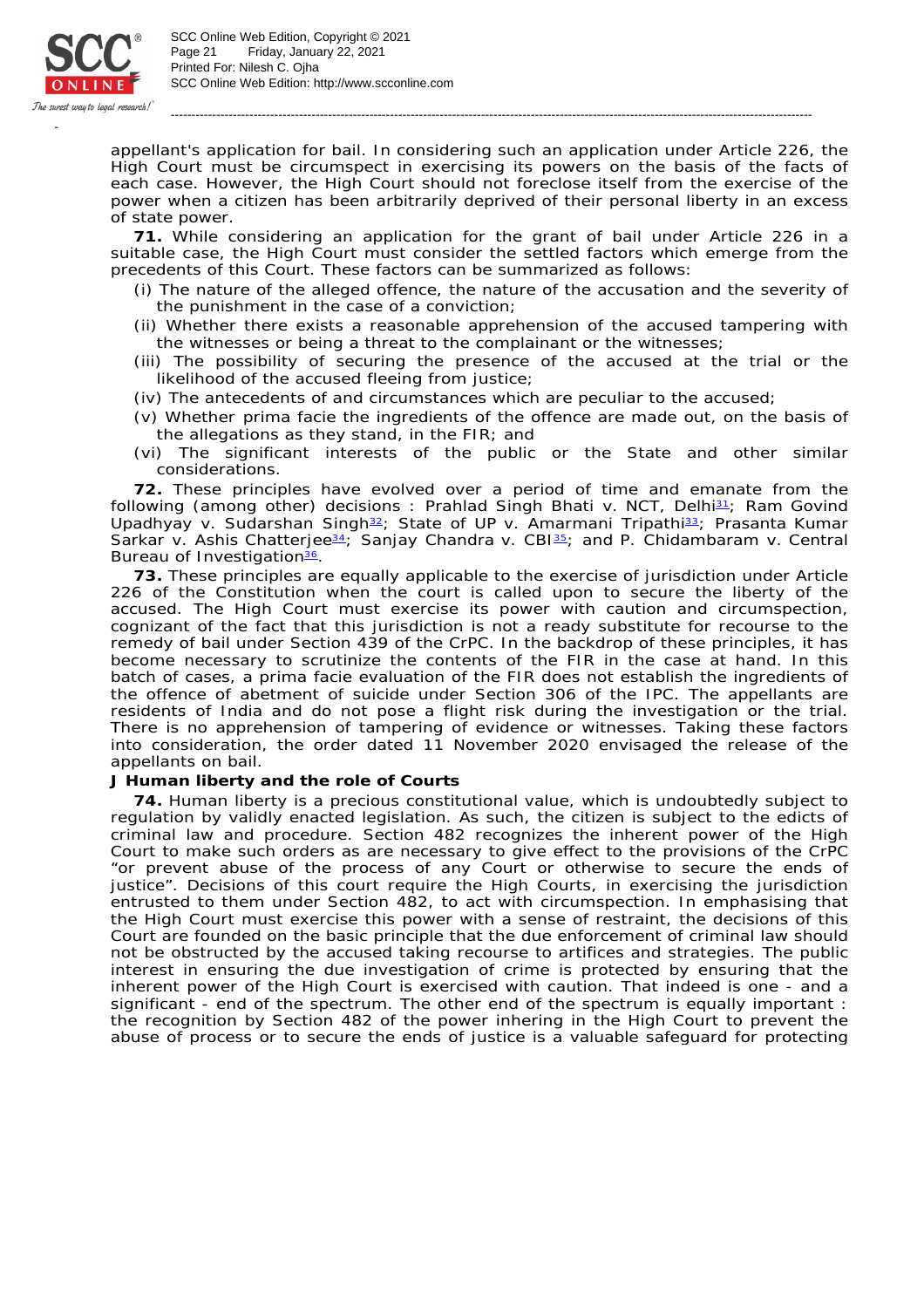

SCC Online Web Edition: http://www.scconline.com Printed For: Nilesh C. Ojha Page 22 Friday, January 22, 2021 SCC Online Web Edition, Copyright © 2021

liberty. The Code of Criminal Procedure of 1898 was enacted by a legislature which was not subject to constitutional rights and limitations; yet it recognized the inherent power in Section 561A. Post-Independence, the recognition by Parliament $32$  of the inherent power of the High Court must be construed as an aid to preserve the constitutional value of liberty. The writ of liberty runs through the fabric of the Constitution. The need to ensure the fair investigation of crime is undoubtedly important in itself, because it protects at one level the rights of the victim and, at a more fundamental level, the societal interest in ensuring that crime is investigated and dealt with in accordance with law. On the other hand, the misuse of the criminal law is a matter of which the High Court and the lower Courts in this country must be alive. In the present case, the High Court could not but have been cognizant of the specific ground which was raised before it by the appellant that he was being made a target as a part of a series of occurrences which have been taking place since April 2020. The specific case of the appellant is that he has been targeted because his opinions on his television channel are unpalatable to authority. Whether the appellant has established a case for quashing the FIR is something on which the High Court will take a final view when the proceedings are listed before it but we are clearly of the view that in failing to make even a *prima facie* evaluation of the FIR, the High Court abdicated its constitutional duty and function as a protector of liberty. Courts must be alive to the need to safeguard the public interest in ensuring that the due enforcement of criminal law is not obstructed. The fair investigation of crime is an aid to it. Equally it is the duty of courts across the spectrum - the district judiciary, the High Courts and the Supreme Court - to ensure that the criminal law does not become a weapon for the selective harassment of citizens. Courts should be alive to both ends of the spectrum - the need to ensure the proper enforcement of criminal law on the one hand and the need, on the other, of ensuring that the law does not become a ruse for targeted harassment. Liberty across human eras is as tenuous as tenuous can be. Liberty survives by the vigilance of her citizens, on the cacophony of the media and in the dusty corridors of courts alive to the rule of (and not by) law. Yet, much too often, liberty is a casualty when one of these components is found wanting.

-----------------------------------------------------------------------------------------------------------------------------------------------------------

**75.** Mr. Kapil Sibal, Mr. Amit Desai and Mr. Chander Uday Singh are undoubtedly right in submitting that the procedural hierarchy of courts in matters concerning the grant of bail needs to be respected. However, there was a failure of the High Court to discharge its adjudicatory function at two levels - first in declining to evaluate *prima facie* at the interim stage in a petition for quashing the FIR as to whether an arguable case has been made out, and secondly, in declining interim bail, as a consequence of its failure to render a *prima facie* opinion on the first. The High Court did have the power to protect the citizen by an interim order in a petition invoking Article 226. Where the High Court has failed to do so, this Court would be abdicating its role and functions as a constitutional court if it refuses to interfere, despite the parameters for such interference being met. The doors of this Court cannot be closed to a citizen who is able to establish *prima facie* that the instrumentality of the State is being weaponized for using the force of criminal law. Our courts must ensure that they continue to remain the first line of defense against the deprivation of the liberty of citizens. Deprivation of liberty even for a single day is one day too many. We must always be mindful of the deeper systemic implications of our decisions.

**76.** It would be apposite to extract the observations made, albeit in a dissenting opinion, by one of us (Dhananjaya Y. Chandrachud, J.) in a decision of a three judge bench in *Romila Thapar* v. Union of India<sup>38</sup>:

"[T]he basic entitlement of every citizen who is faced with allegations of criminal wrongdoing, is that the investigative process should be fair. This is an integral component of the guarantee against arbitrariness under Article 14 and of the right to life and personal liberty under Article 21. If this Court were not to stand by the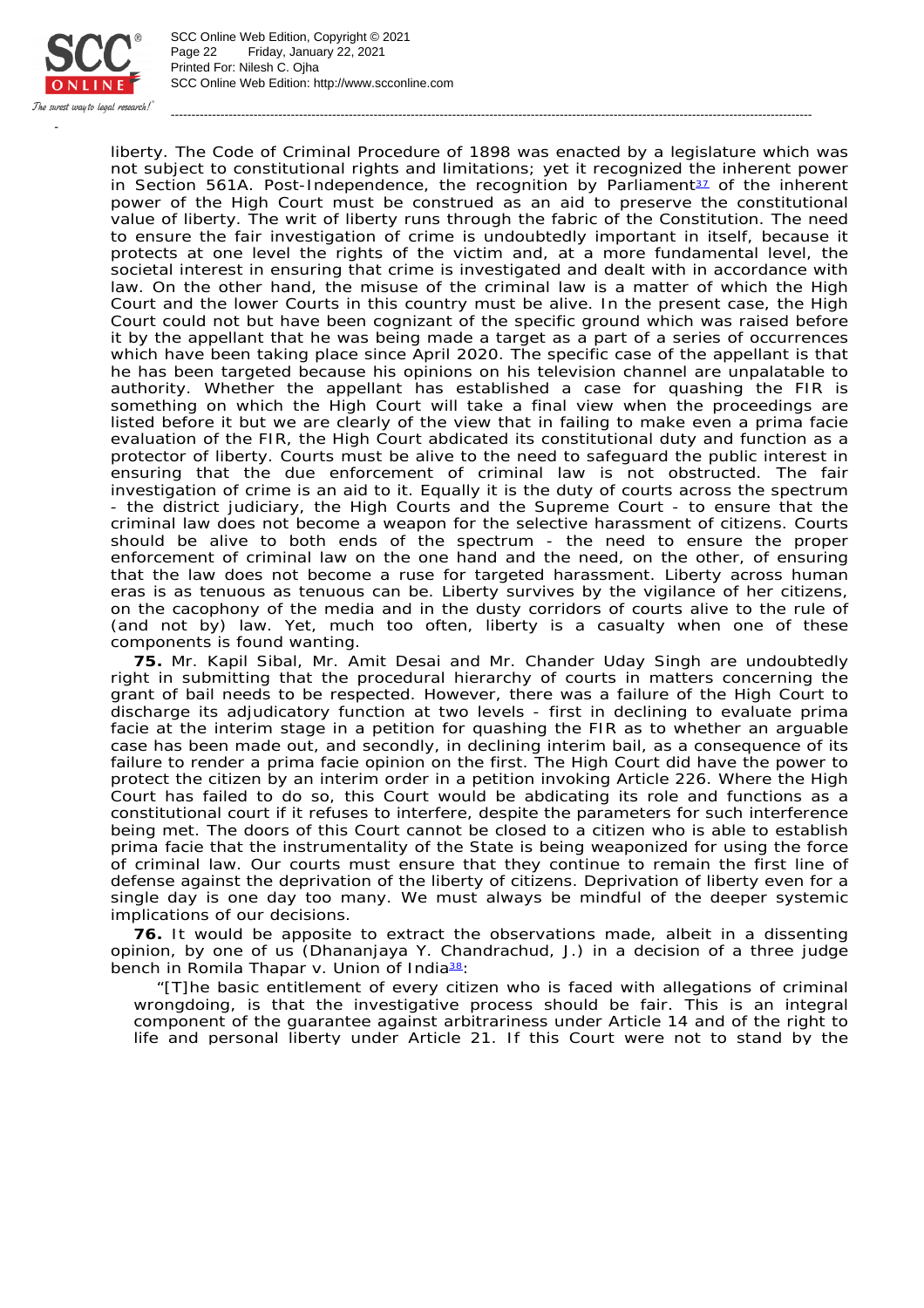

SCC Online Web Edition: http://www.scconline.com Printed For: Nilesh C. Ojha Page 23 Friday, January 22, 2021 SCC Online Web Edition, Copyright © 2021

principles which we have formulated, we may witness a soulful requiem to liberty." **77.** The decision was a dissent in the facts of the case. The view of the leading majority judgment is undoubtedly the view of the court, which binds us. However, the principle quoted above is in line with the precedents of this court.

-----------------------------------------------------------------------------------------------------------------------------------------------------------

**78.** More than four decades ago, in a celebrated judgment in *State of Rajasthan,*  Jaipur v. Balchand<sup>89</sup>, Justice Krishna Iyer pithily reminded us that the basic rule of our criminal justice system is 'bail, not jail' $40$ . The High Courts and Courts in the district judiciary of India must enforce this principle in practice, and not forego that duty, leaving this Court to intervene at all times. We must in particular also emphasise the role of the district judiciary, which provides the first point of interface to the citizen. Our district judiciary is wrongly referred to as the 'subordinate judiciary'. It may be subordinate in hierarchy but it is not subordinate in terms of its importance in the lives of citizens or in terms of the duty to render justice to them. High Courts get burdened when courts of first instance decline to grant anticipatory bail or bail in deserving cases. This continues in the Supreme Court as well, when High Courts do not grant bail or anticipatory bail in cases falling within the parameters of the law. The consequence for those who suffer incarceration are serious. Common citizens without the means or resources to move the High Courts or this Court languish as undertrials. Courts must be alive to the situation as it prevails on the ground - in the jails and police stations where human dignity has no protector. As judges, we would do well to remind ourselves that it is through the instrumentality of bail that our criminal justice system's primordial interest in preserving the presumption of innocence finds its most eloquent expression. The remedy of bail is the "solemn expression of the humaneness of the justice system $"41$ . Tasked as we are with the primary responsibility of preserving the liberty of all citizens, we cannot countenance an approach that has the consequence of applying this basic rule in an inverted form. We have given expression to our anguish in a case where a citizen has approached this court. We have done so in order to reiterate principles which must govern countless other faces whose voices should not go unheard.

**79.** We would also like to take this opportunity to place on record data sourced from the National Judicial Data Grid ("**NJDG**") on the number of bail applications currently pending in High Courts and District Courts across India:

| Pendency before the High Courts             |                      |
|---------------------------------------------|----------------------|
| <b>Bail Applications</b>                    | 91,568 <del>42</del> |
| Criminal Matters (Writ Petitions, 12,66,133 |                      |
| Case/Petitions, Appeals, Revisions and      |                      |
| Applications)                               |                      |
| Pendency before the District Courts         |                      |
| <b>Bail Applications</b>                    | 1,96,861             |

**80.** The data on the NJDG is available in the public realm. The NJDG is a valuable resource for all High Courts to monitor the pendency and disposal of cases, including criminal cases. For Chief Justices of the High Courts, the information which is available is capable of being utilized as a valuable instrument to promote access to justice, particularly in matters concerning liberty. The Chief Justices of every High Court should in their administrative capacities utilize the ICT tools which are placed at their disposal in ensuring that access to justice is democratized and equitably allocated. Liberty is not a gift for the few. Administrative judges in charge of districts must also use the facility to engage with the District judiciary and monitor pendency. As the data on the NJDG makes clear, there is a pressing need for courts across the judicial hierarchy in India to remedy the institutional problem of bail applications not being heard and disposed of with expedition. Every court in our country would do well to remember Lord Denning's powerful invocation in the first Hamlyn Lecture, titled 'Freedom under the Law<sup>43</sup>: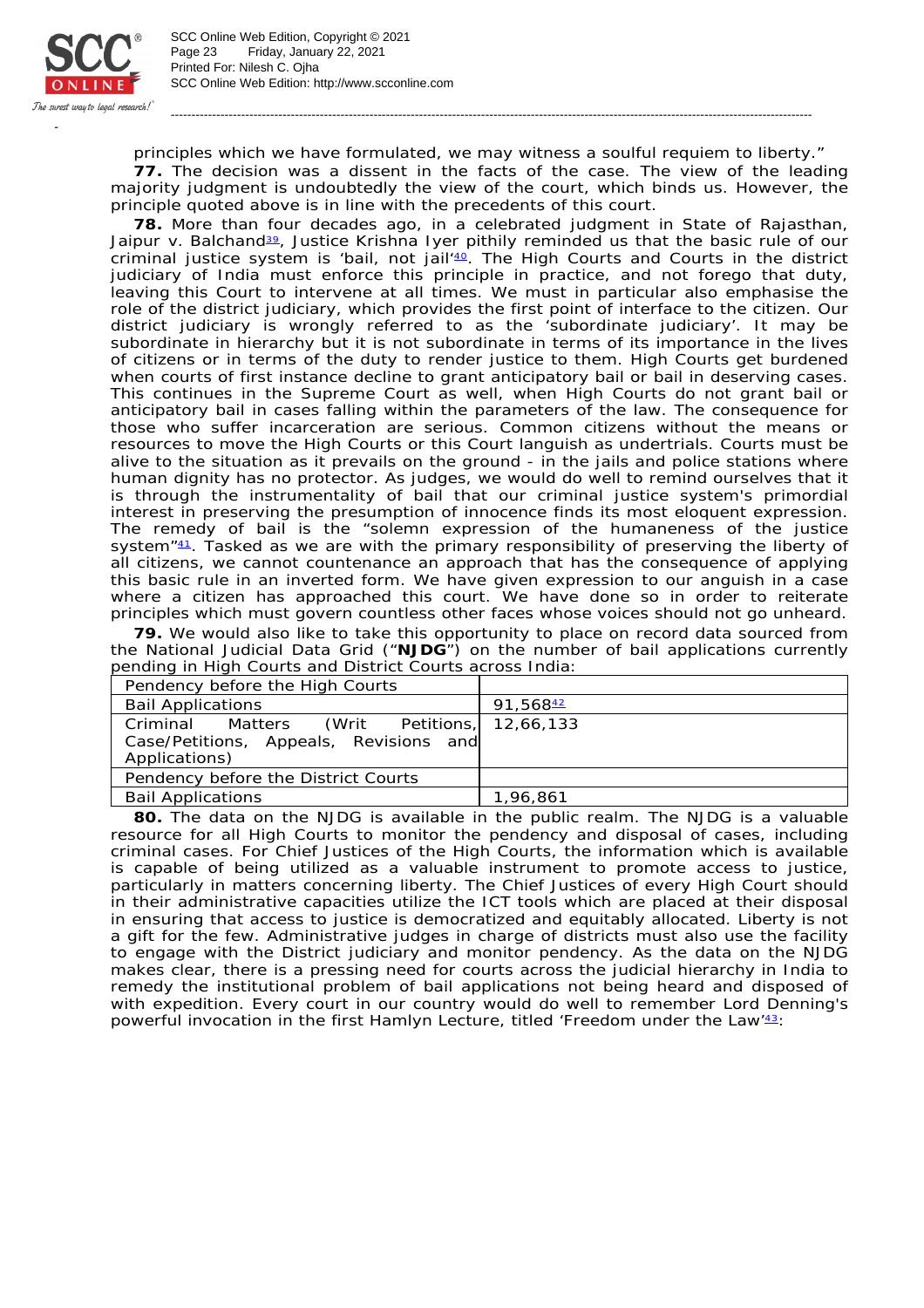

"Whenever one of the judges takes seat, there is one application which by long tradition has priority over all others. The counsel has but to say, 'My Lord, I have an application which concerns the liberty of the subject', and forthwith the judge will put all other matters aside and hear it. …"

-----------------------------------------------------------------------------------------------------------------------------------------------------------

**81.** It is our earnest hope that our courts will exhibit acute awareness to the need to expand the footprint of liberty and use our approach as a decision-making yardstick for future cases involving the grant of bail.

**82.** Since the proceedings are pending before the High Court, we clarify that the observations on the facts contained in the present judgment are confined to a determination whether a case for grant of interim protection was made out. Equally, the observations which are contained in the impugned order of the High Court were also at the interim stage and will not affect the final resolution of the issues which arise and have been raised before the High Court.

## **K Conclusion**

**83.** While reserving the judgment at the conclusion of arguments, this Court had directed the release of all the three appellants on bail pending the disposal of the proceedings before the High Court. The following operative directions were issued on 11 November 2020:

"9 We are of the considered view that the High Court was in error in rejecting the applications for the grant of interim bail. We accordingly order and direct that Arnab Manoranjan Goswami, Feroz Mohammad Shaikh and Neetish Sarda shall be released on interim bail, subject to each of them executing a personal bond in the amount of Rs. 50,000 to be executed before the Jail Superintendent. They are, however, directed to cooperate in the investigation and shall not make any attempt to interfere with the ongoing investigation or with the witnesses.

10 The concerned jail authorities and the Superintendent of Police, Raigad are directed to ensure that this order is complied with forthwith.

11 A certified copy of this order shall be issued during the course of the day"

**84.** The interim protection which has been granted to the above accused by the order dated 11 November 2020 shall continue to remain in operation pending the disposal of the proceedings before the High Court and thereafter for a period of four weeks from the date of the judgment of the High Court, should it become necessary for all or any of them to take further recourse to their remedies in accordance with law.

———

**85.** The appeals are accordingly disposed of.

**86.** Pending application(s), if any, stand disposed of.

- $*$  (Arising out of SLP (Crl) No. 5598 of 2020)
- $<sup>†</sup>$  (Arising out of SLP (Crl) No. 5599 of 2020)</sup>
- (Arising out of SLP (Crl) No. 5600 of 2020) ‡
- <sup>1</sup> CR No. 0059 of 2018

 $2$  "(a) Issue a writ of habeas corpus and/or any other similar writ, order and direction of like nature, directing the Respondents to produce the Petitioner who has been illegally arrested and wrongfully detained by the Respondent No. 2 in relation to FIR, being C.R. No. 0059 of 2018 dated 5 May 2018, registered at Alibaug Police Station, Raigad, under Sections 306 and 34 of the Penal Code, 1860, despite a closure report being filed;

(b) Issue a writ of mandamus and/or any other similar writ, order and direction of like nature, quashing the FIR, being C.R. No. 0059 of 2018, dated 5 May 2018, registered at Alibaug Police Station, Raigad, under Sections 306 and 34 of the Penal Code, 1860;

(c) Issue a writ of certiorari and/or any other similar writ, order and direction of like nature, quashing and/or setting-aside the arrest memo, if any, on the basis of which the Respondents have wrongfully and illegally arrested the Petitioner;"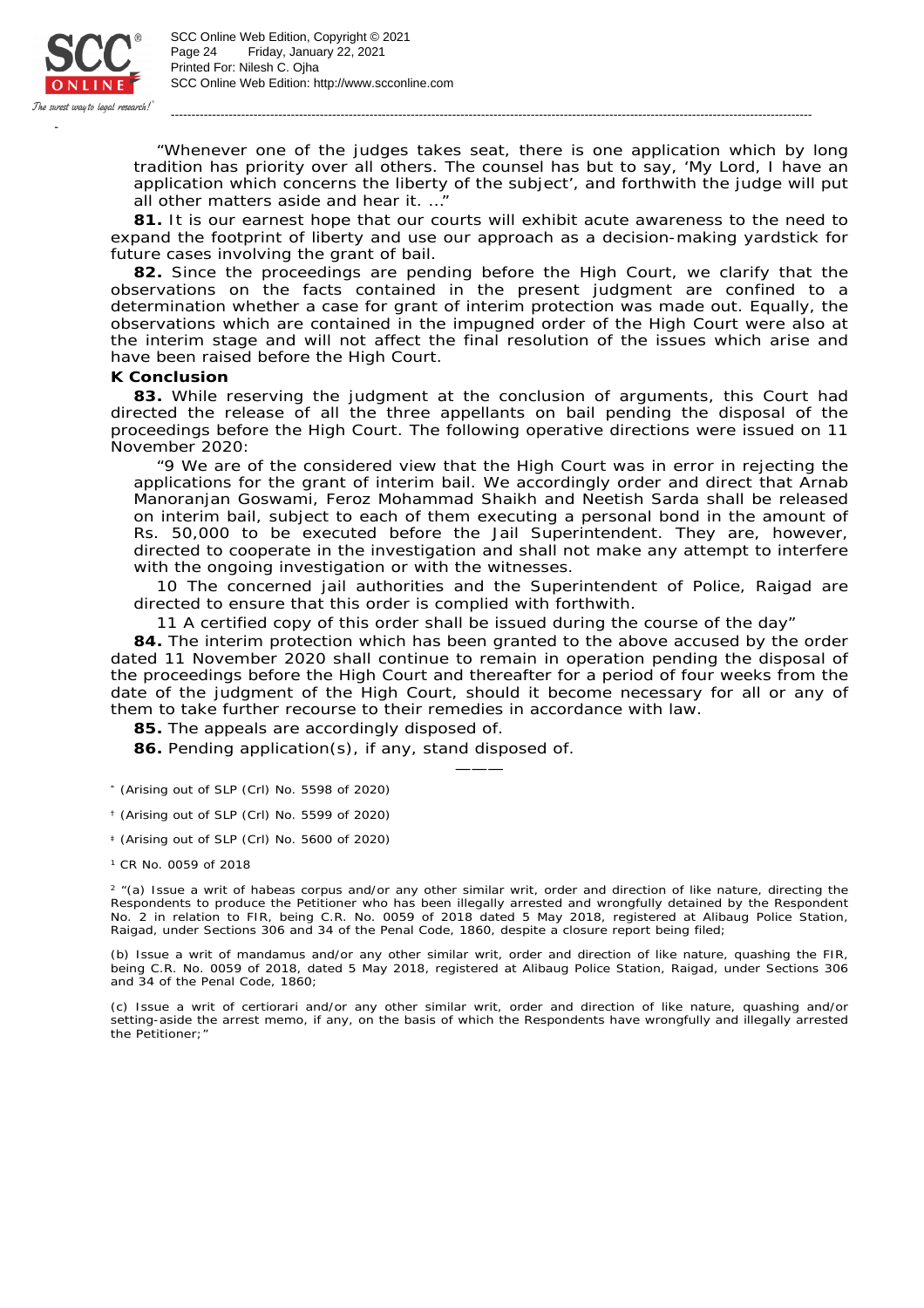

<sup>3</sup> "(a) Pending final hearing and disposal of the captioned writ petition, this Hon'ble Court be pleased to grant bail to the Petitioner in FIR No. 59 of 2018 and direct the Respondents and/or each of them to immediately release the Petitioner from illegal detention and wrongful custody and/or arrest by the Respondents in view of detailed submissions made herein above, to meet the ends of justice.

-----------------------------------------------------------------------------------------------------------------------------------------------------------

(b) Pending the final hearing and disposal of the captioned writ petition, this Hon'ble Court be pleased to stay all further proceedings, including the investigation in FIR No. 59 of 2018, with respect to the Petitioner.

- (2017) 2 SCC 779 4
- <sup>5</sup> Writ Petition (Crl.) No. 130 of 2020
- Writ Petition (Crl.) Diary No. 1189 of 2020 6
- <sup>7</sup> Writ Petition (Crl.) 312 of 2020
- (2012) 9 SCC 734 8
- <sup>9</sup> 2019 SCC OnLine SC 1346
- (2010) 8 SCC 628 10
- (2015) 4 SCC 609 11
- $12$  (2018) 5 SCC 1
- (1998) 1 SCC 226 13
- <sup>14</sup> (2014) 4 SCC 453
- <sup>15</sup> 1992 Supp (1) SCC 335
- <sup>16</sup> (2019) 14 SCC 350

<sup>17</sup> 306. Abetment of suicide.—If any person commits suicide, whoever abets the commission of such suicide, shall be punished with imprisonment of either description for a term which may extend to ten years, and shall also be liable to fine.

- <sup>18</sup> (1994) 1 SCC 73
- (2004) 13 SCC 129 19
- (2007) 10 SCC 797 20
- (2009) 4 SCC 52 21
- (2010) 1 SCC 707 22
- (2010) 12 SCC 190 23
- (2010) 8 SCC 628 24
- (2019) 3 SCC 315 25
- <sup>26</sup> Criminal Appeal No. 233 of 2010 decided on 25 July 2019
- <sup>27</sup> Criminal Appeal No. 93 of 2019 decided on 18 January 2019
- <sup>28</sup> Criminal Appeal No. 40 of 2011 decided on 1 October 2020
- (2018) 7 SCC 781 29
- (2019) 13 SCC 598 30
- (2001) 4 SCC 280 31
- (2002) 3 SCC 598 32
- (2005) 8 SCC 21 33
- (2010) 14 SCC 496 34